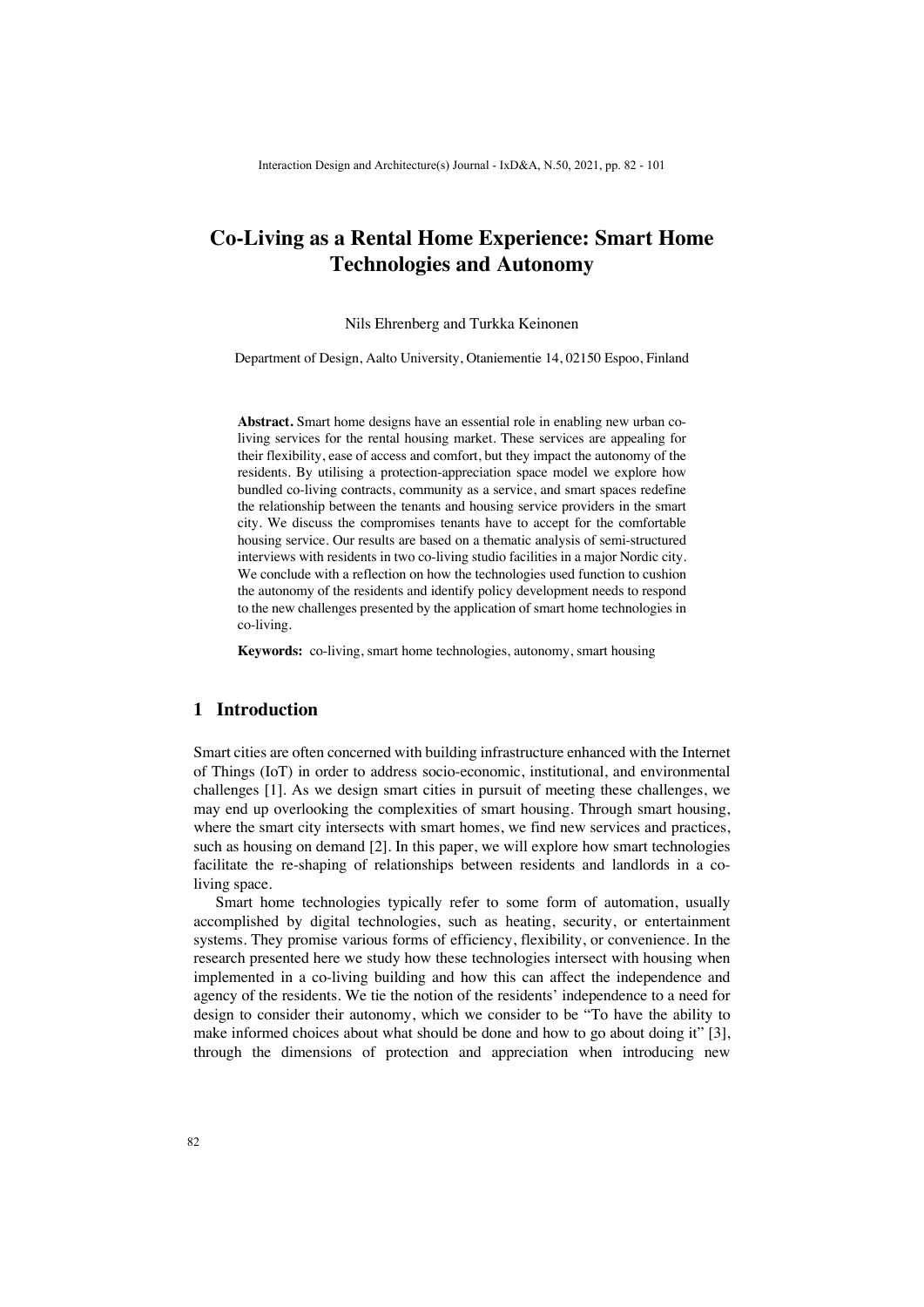technologies, and explore how new technologies in residential spaces can both extend and restrict the independence of the residents.

The notion of a protection-appreciation space [32] (See Fig. 1) can be used to understand how a design ought to both protect the user from harm and appreciate the user's autonomy. A design that neither protects nor appreciates the user's agency becomes exploitative. Designs that appreciate the user's agency to explore and adapt may excite the user with new opportunities but place a significant burden on the users to be competent in acting in such a way to shield themselves from potential negative side-effects of the design. Designs in the lower right corner rely on the designers understanding of the users to shield them from negative consequences while not allowing them to explore, such as proprietary systems. However, should the user step outside of the designer's notions of use it can limit the autonomy of the user. In these cases, the autonomy of the users is negatively affected rather than a transparent approach that guides the users understanding while respecting individual preferences and thereby nurture their autonomy.



**Fig. 1.** Protection-Appreciation Space examining whether a design protects the user from harm or respects their autonomous agency. Source: Authors, adapted from Keinonen [32].

Access to housing is an issue in many major cities where rent increases significantly faster than income, leaving many to seek shared homes to keep the living cost down [4][5][6]. While shared housing exists on every continent, in Northern Europe it is particularly common among students, with the perception that it is a temporary phase while studying or leaving the parental home [7]. In many cases these shared apartments are referred to as co-housing, however they can be differentiated based on the economical and social arrangements as co-housing and co-living. Co-housing and coliving are two related concepts that are being presented as potential solutions to high costs of living in densely populated areas. While both co-housing and co-living imply shared communal spaces in some form, neither is strictly defined and there are many variations, some of which may appear difficult to separate from the other. In order to distinguish the two, we will differentiate them by considering co-housing to imply a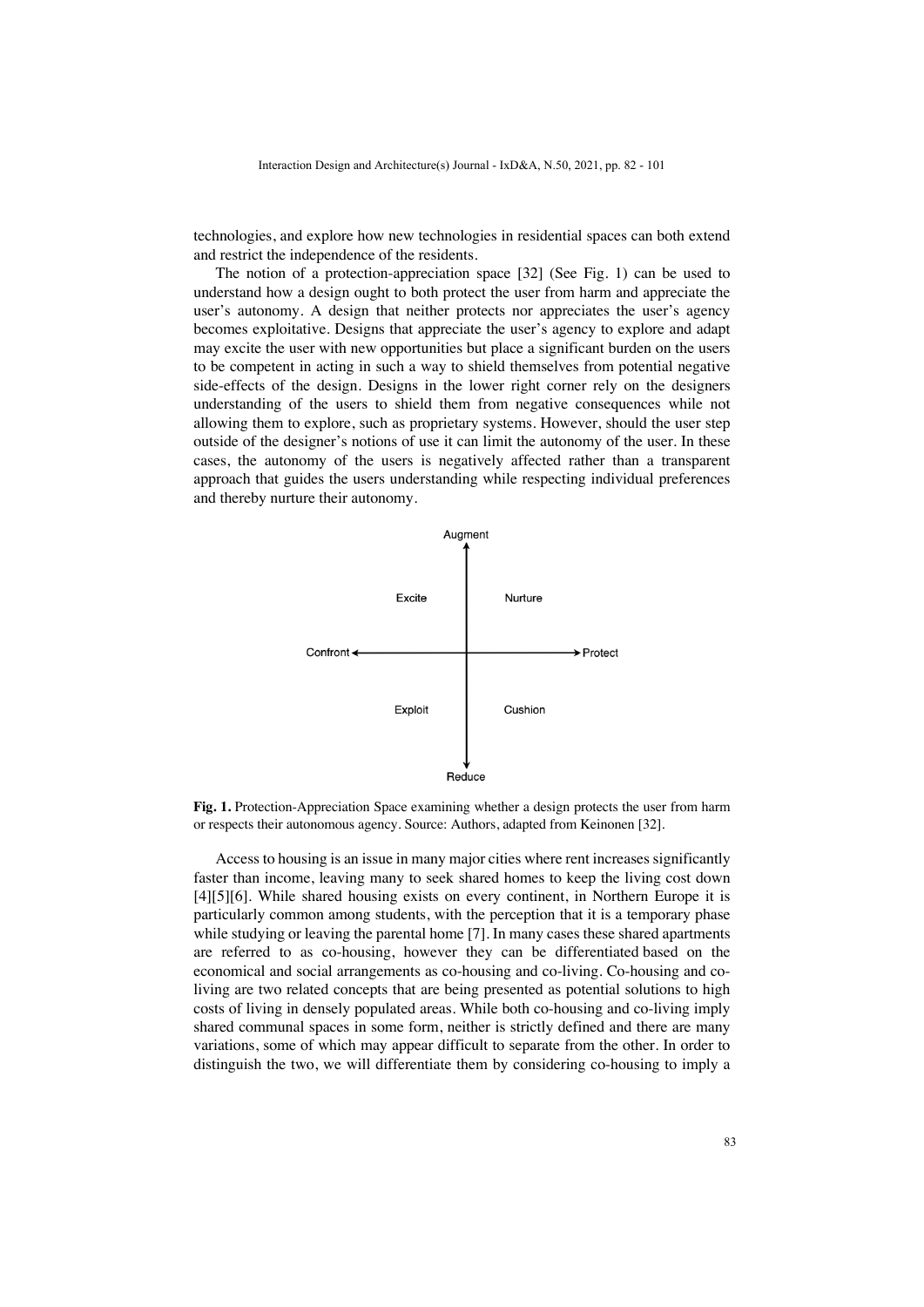shared, bottom-up initiative from the residents, while co-living represents a more topdown approach, where the building or apartment is targeted towards shared housing. Another difference between co-housing and co-living is the ideological motivation, the arguments for co-housing are often based in feminist discourse such as making housekeeping services more visible, communal efforts of maintenance, and equality [8][9], while co-living is a market solution created by companies or landlords that may offer similar services. Previous iterations of co-living have historically aimed to provide a minimum standard of living for bachelors, students, or guest workers.

Residents of such housing setups described above typically have access to a small studio with various levels of included services such as electricity or food [10]. Commonly co-living facilities target young adults just out of their family homes but not yet fully independent or with a clear knowledge of where they will settle down. In recent years co-living has also been promoted as a niche type of living to non-students [11]. This shift has entailed not only offering the minimum standards of living but has instead been marketed as a more luxurious offer with modern design including the studios, restaurants, stylish communal areas, or facilities for working. These modern apartment hotels are differentiated from traditional boarding homes through targeting a more established working audience with higher disposable income and higher expectation in services. Smart technologies can enable easier facilitation of these services by embedding technologies such as smart locks, smart meters, surveillance cameras, lighting and music. At the same time, these technologies can also facilitate surveillance and shift the balance of power between landlords and tenants.

As smart technologies are introduced by more landlords, we believe it is important to consider how the autonomy of tenants is affected by these emerging technologies. Frichot and Runting's [12] comparison of the co-living studio to a prison cell is an evocative description, however in this article we are interested in how co-living affects, and perhaps compromises, the autonomy of the residents in more subtle ways. We therefore formulate the following research questions: How is smart housing affecting the relationship between tenants and housing service providers in a co-living housing model? How does this affect the autonomy of the residents?

This paper explores how technology, regulations, and residents interact in a coliving building in a major Nordic city. Our exploration reveals a techno-social system of human and non-human actors that together work to observe, maintain, and control the space through a holistic service offering. In section 2 we introduce related work on smart home technologies in shared households, the design of the smart home, and how it affects autonomy. In section 3 we present our methods and research approach of an exploratory case study and semi-structured interviews exploring the residents' relationships with the various systems in the building. In section 4 we present the results of the study, outlining how the design of contracts, community, and space affects the residents and the needs that the designs respond to. We continue by discussing and reflecting on the implications of the contracts, community, and space in section 5. We conclude in section 6 by noting how the holistic service offering of the smart home affects the autonomy of the residents.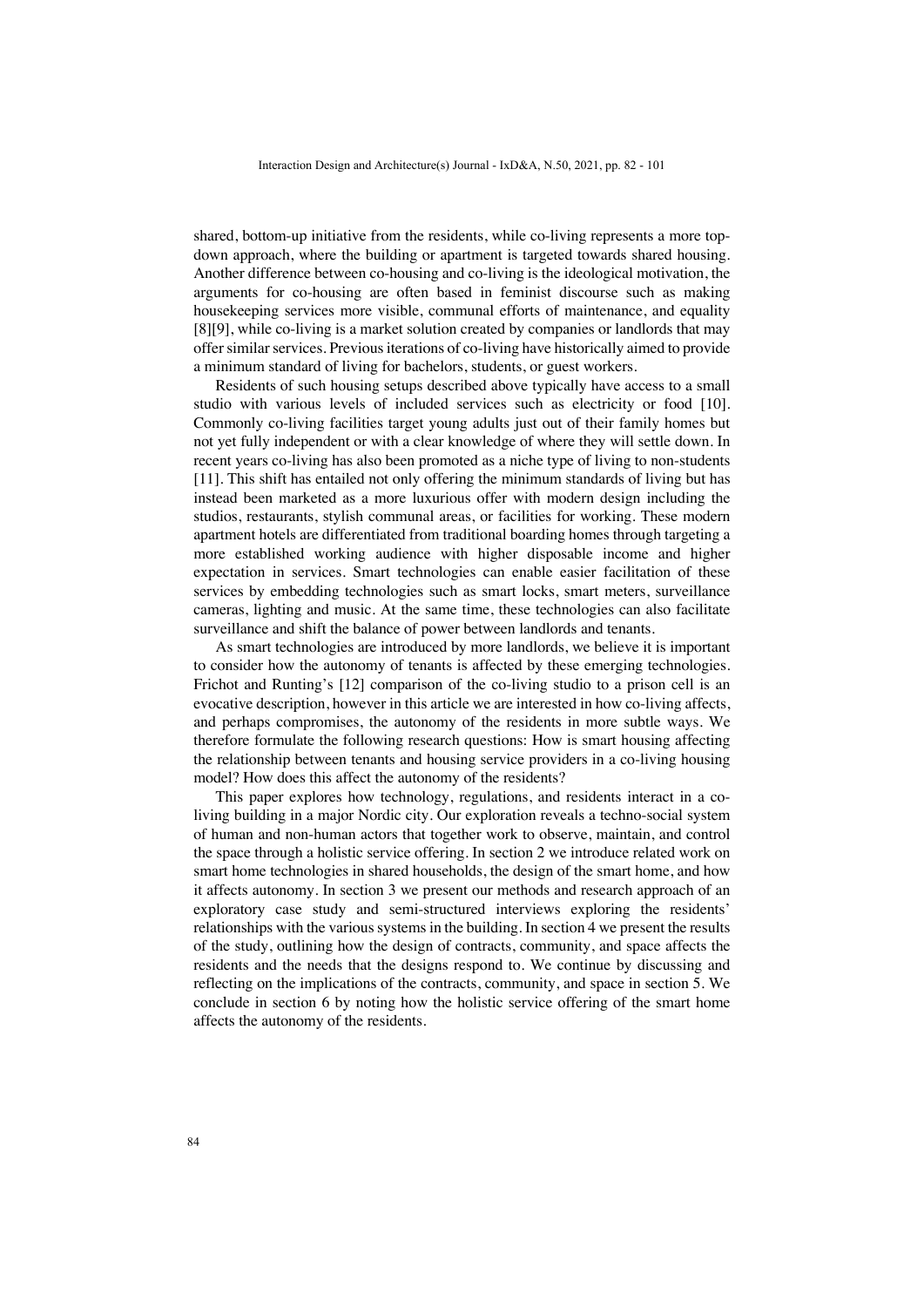### **2 Related Work**

In this section we present related work regarding smart home technologies in shared households, the design of the smart home, and connecting the smart home to the notion of autonomy.

#### **2.1 Smart Home Technologies in Shared Households**

Significant research into smart homes has focused on private homes or family homes, often assuming middle class and a certain level of income and overlooking the political aspects of smart technologies in e.g. public housing [13]. In recent years there has been some research exploring other forms of housing such as shared housing [14], cohousing [15][16], as well as other less traditional forms of housing, including more nomadic lifestyles [17], opening up a wider understanding the home within HCI such as van-life, family structures beyond the nuclear family and other non-typical homes [18][19][20]. While the notion of home has grown more nuanced, the link between housing and smart cities has often been overlooked, suggesting that there is a need to explore new practices, such as the sharing economy and housing on demand enabled through smart housing [2]. Outside of the home, Fox et al [21] have created the concept of managerial visions, observing how, in the management of communal spaces such as bathrooms, smart devices are often tied up in cost reduction or exploitative regulatory techniques.

The implementation of smart technology in public housing can shift the boundaries between private and public domain, bringing attention to the values of the home and those who operate it [13]. Smart home technology also enables integration into policy for automated sustainability projects such as smart grids [2]. Kozubaev et al [13] notes that in low-income public housing there are a few concerns that should be addressed: privacy, shifting baselines (what it takes in terms of technology and knowledge to participate in public life), shifting expectations and responsibilities, and a concern for what the baseline for participation is.

Smart home technologies are also perceived as promising when considering supported service living for people with disabilities or the elderly [22] and a significant part of the research into these technologies focuses on these issues [23]. In the context of technologies for ageing or disabilities, the potential infringements on privacy or autonomy caused by technology can be motivated by the technologies allowing the residents to live in their own home rather than a care home, or otherwise easing their access to care. While smart technologies in private homes offer control and conveniences, they also redistribute power. The redistribution of power within the household is often based on one member installing and managing smart technologies that control lighting or entertainment systems while other members of the household adjust their behaviour accordingly [24].

The boundaries of the smart home are porous, rather than being bound by the walls, windows and doors that would otherwise mark the boundary of the home, the smart home extends beyond that [25][26]. Smart technologies are also modular, rather than a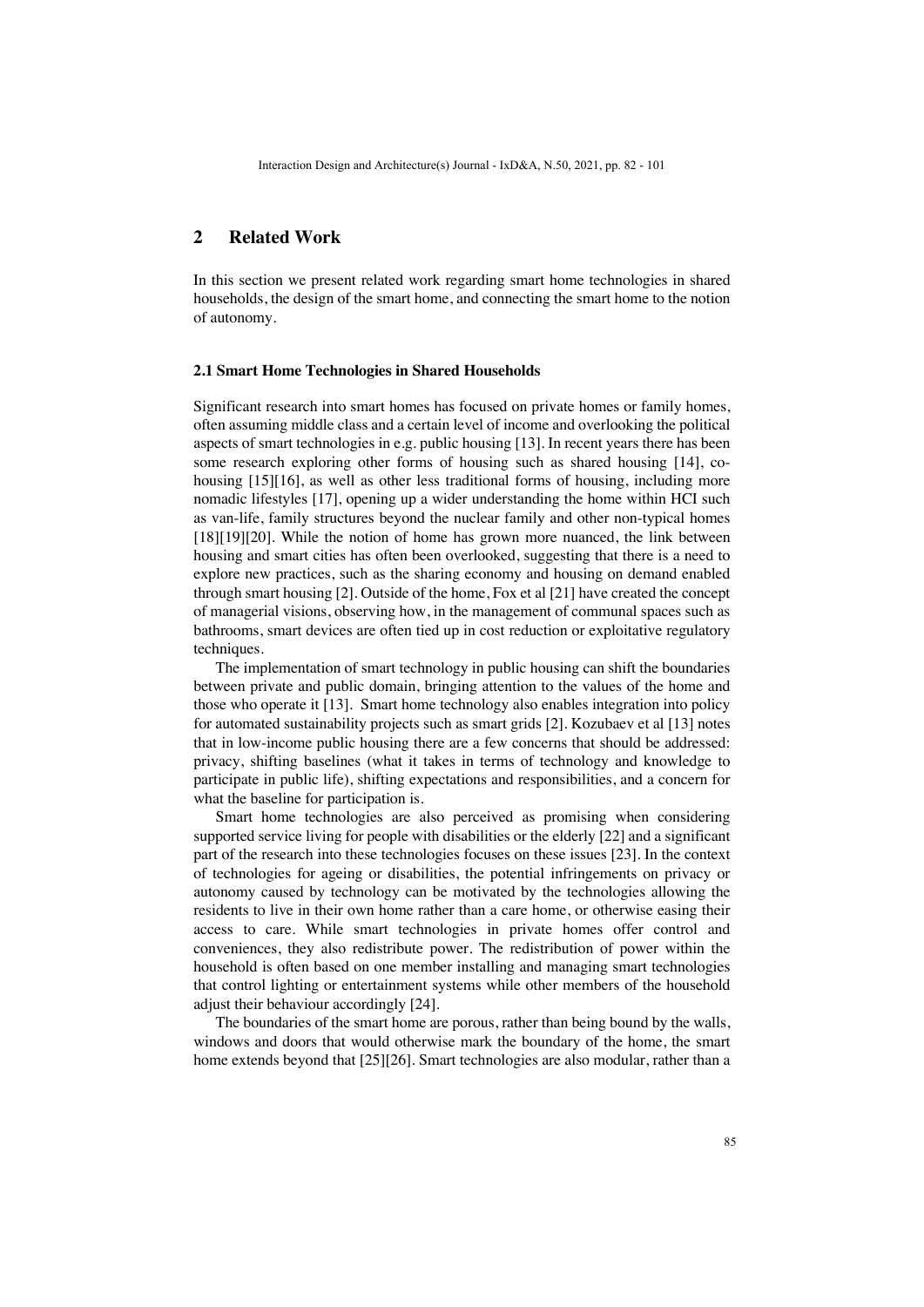single comprehensive system they consist of multiple systems and technologies, some of which may be interconnected. The possibility of reprogramming smart technologies as well as adding and removing technologies further contribute to the porous nature of the smart home. Smart Homes collect data through sensors which support automation in various forms, whether for security, utilities, or entertainment. These technologies are often focused on efficiency, convenience, and security with the aim of freeing up time for leisure [27]. Other definitions focused more on energy use see the smart home as a tool to provide services for residents and electricity system operators [26].

Prior research into smart homes focused on private homes or supported service living for disabled or elderly people [22][23][13] shows how other implications have often been overlooked thus far. With modern co-living solutions often depending on smart technologies for facilitation, understanding how smart home technologies affect these spaces fills an important research gap.

#### **2.2 Designing the Smart Home**

While smart home technology frequently refers to household products such as smart fridges or smart speakers, common smart technologies also involve controlling utilities such as heating, water, and power. Harper [28] asserts that what makes a home smart is the interactive technologies it contains, rather than how well it is built or how it uses space. However, Keinonen [29] argues that a more human-centered definition of a smart environment would be its capability to enable smart behaviour. We therefore take on Maalsen's [30] understanding of the smart home as a socio-technical assemblage, made up of social, economical, political, and technological apparatuses. As such, we consider the service offering to be a part of smart living spaces even though some services do not appear technological. By engaging with needs, meanings, and utilities that technologies respond to, one can create the desired improvements without engaging with novel but immature technologies. With this in mind, we consider a purely technology-driven definition of the smart home to be insufficient, without to some degree also considering the broader service system, business models, and contract practices that are part of shaping human behaviour in the smart home. This becomes even more apparent in shared housing situations such as co-living.

Co-living has been critiqued by Frichot and Runting [12] who argue that co-living, while providing housing, creates an infrastructure focused on productivity where intimacy is impossible. They draw attention to the similarities between the small apartments and prison cells. Design decisions materialize morality [31] and it is therefore pertinent to question both what and whose morality they materialize and how. Design is often said to respond to the needs of the users, some of which Keinonen [32] described as fundamental. Fundamental needs refer to an individual's unsatisfactory state of affairs where correcting the situation is deemed morally binding under the prevailing circumstances. While basic needs [33] are seen to define the bed rock reference for what is necessary for survival, fundamental needs are sensitive to the community's interpretation of satisfactory quality of life that is realistically attainable for all its members. Fundamental needs therefore remain somewhat elusive, but their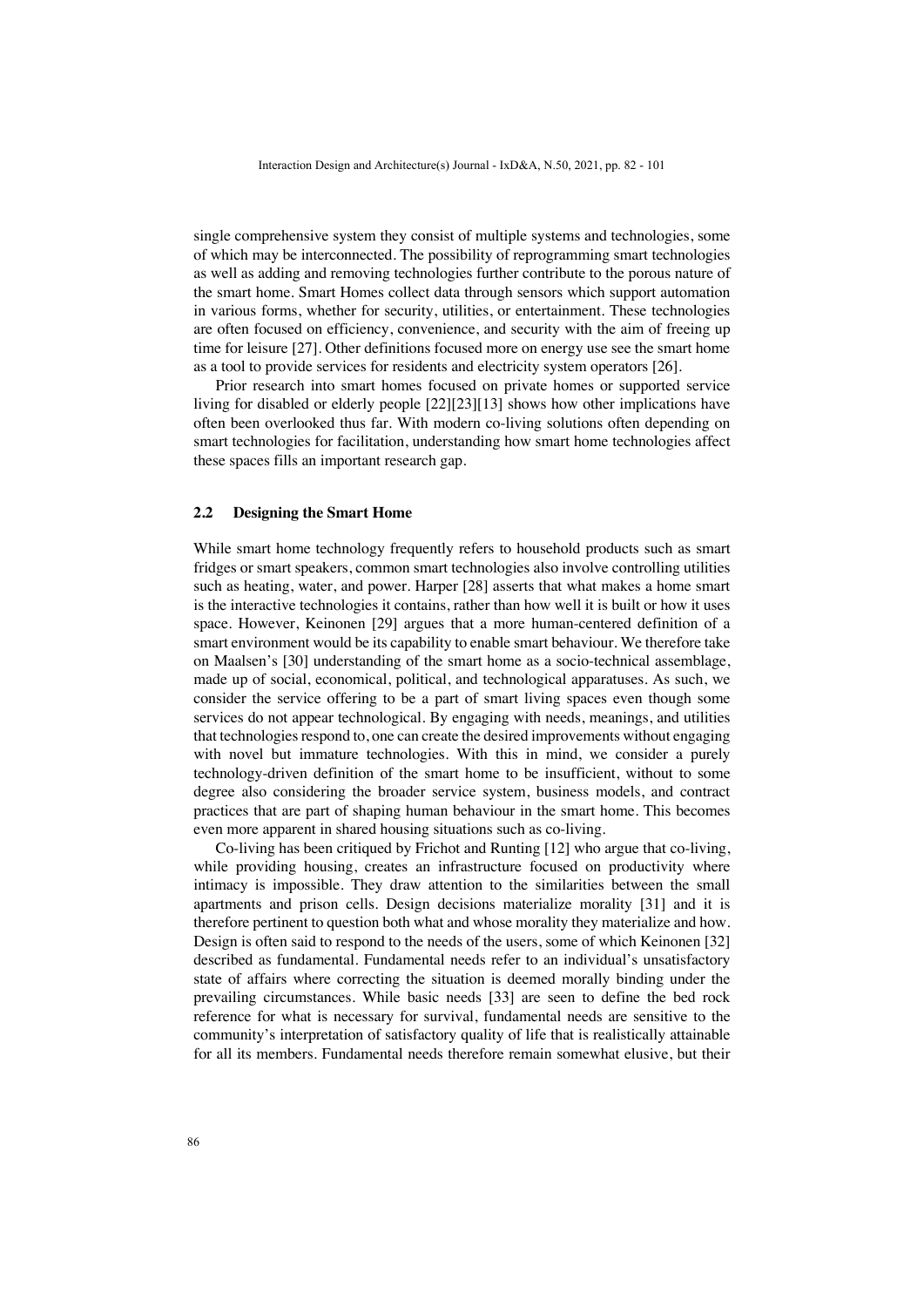urgency can be defined by policy-makers, designers, or others who have the power to make decisions on behalf of others. Fundamental needs are further defined by 'protection' and 'appreciation', where protection implies protecting users from harm, while appreciation of the user considers how it appreciates the users' autonomy [32][3]. By exploring these dimensions, we can uncover implicit values that affect moral considerations in design.

In order to explore the implications of smart technologies on autonomy in the home there is a need to consider the meaning of the home. Després [34] argues that the home can be considered a place of security and control, a reflection of one's ideas and values, a material structure, an indicator of personal status, a centre of activities and relationships with friends and family. Gram-Hanssen and Darby [26] utilize Després' definition to identify four categories that are related to the smart home: security and control, activities, relationships and continuity, and identity and values. While Gram-Hanssen and Darby [26] refer to security and control in the sense of the residents being in control of the space, control can also refer to how the house is controlled. According to Wilson et al [35] there are three grand narratives of control in the smart home: functional, instrumental, and socio-technical. These can be broadly described as what can be done or connected, how we interact with it, and what the social implications of the technology are. Another literature review by Desjardins et al [36] articulates various genres of domestic research in HCI: social routines, ongoing practices, home as testing ground, smart homes and automation, contested values, home as a site for interpretation, and speculative visions of the home.

#### **2.3 Autonomy in the Smart Home**

The issues of autonomy in the smart home are complex. The residents' lives are shaped by the collection of data required to operate the smart technologies, as well as the social rules and regulations. The smart home can also make the boundaries between private and shared space more porous as data can be accessed and shared in new ways. The access to data can affect the relations between the residents and housing companies as their interests collide over issues on how to keep order or reduce resource use, while providing sufficient value for the residents. In Kozubaev et al's [13] study on public housing, the freedom to adopt smart technologies for the residents, as well as ownership of the data are highlighted. While it might be fair to assume that the data is used for public benefit in public housing, this shifts somewhat when a private company owns the data. Residents have little choice but to accept the use of their data or try to find a new home. Even so, choice of where to live can be limited in large cities and the compromises that co-living presents are not always clear.

The notion of autonomy in technology can also be examined through the perspective of persuasive technology. Persuasive technologies are often designed around the idea of reducing errors and to encourage positive behaviour [37], but it is important to ask whose notion of positive behaviour the technology encourages. Defining misuse of commons or defining acceptable use is a complicated process and there is a difference between actions that are undesirable by residents or by the housing company. By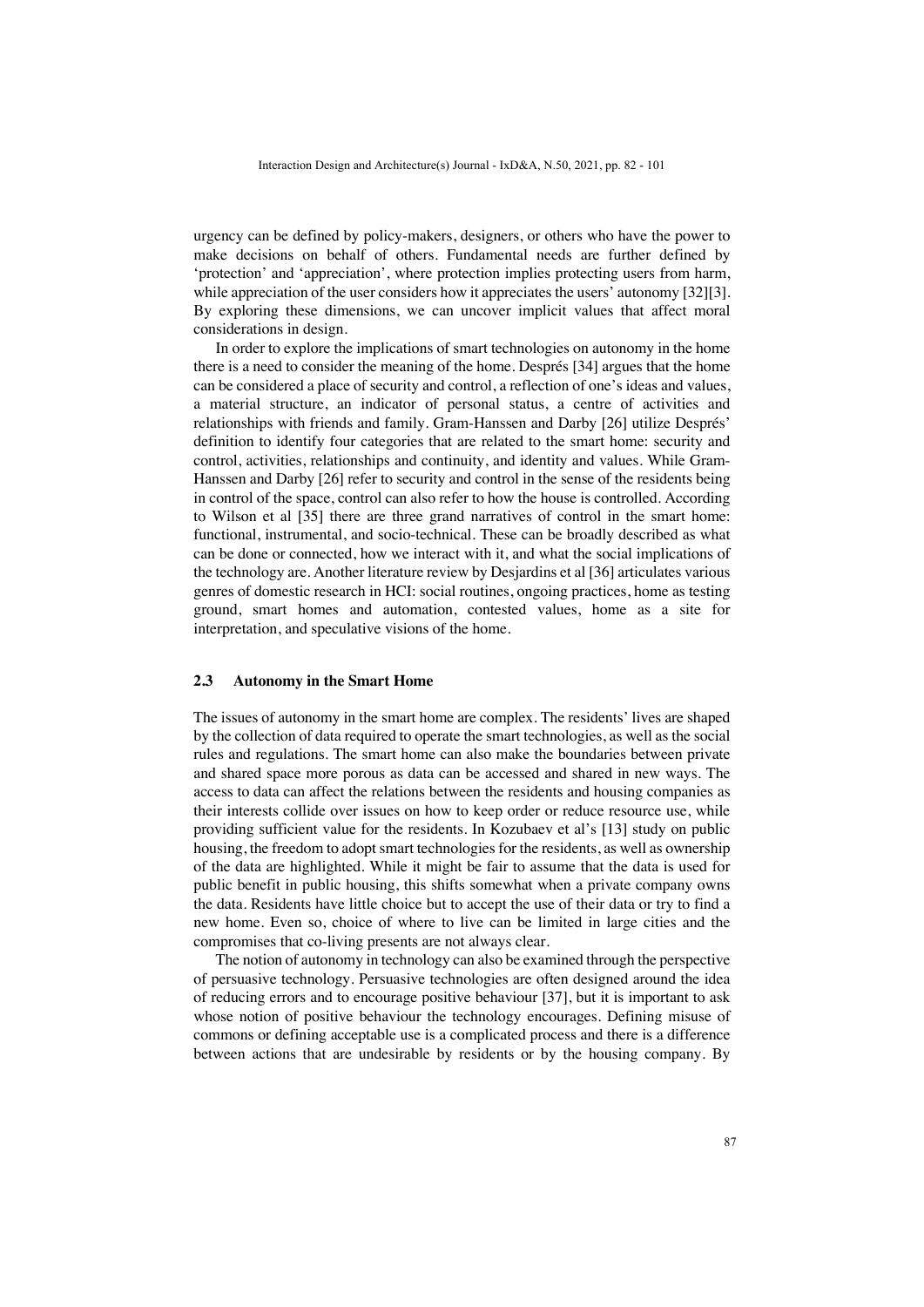looking beyond privacy, there are other ways in which the residents of smart homes are affected by the technology that can be revealed. Some of the ways that technology affects the structure of power within the home are by defining practices, the use of space and through observation [24].

### **3 Method**

In this section we will introduce the exploratory case study [38] that was conducted through a series of on-location semi-structured interviews [39], along with reviewing publicly available material such as the case study organisation's website. The case study was conducted in two buildings with the same ownership. At the start of the study the buildings had been open for 6 months. The two buildings function as a form of commercial co-living or studio hotel. However, most of the residents can be considered long-term tenants. The participants in this study have the shortest stays planned at around nine and a half months, while others express that they aim to live there until they leave the city or move in with a partner.

As a resident, the first encounter with the building is via the website, which also functions to manage contract interactions. Residents book, similar to a hotel, a room based on availability. Upon arrival, a keycard is generated, which then functions as their key throughout the building. The booking automates the contract process, with minimal human contact as there is no need for visiting or speaking with anyone until you arrive at the building to move in. One feature of the flexible booking system is that several of the participants have tried out more than one studio, according to their preferences. If the studios are available, they can easily move within the building to another smaller or larger studio.

Each resident rents a studio  $(\sim 20-40 \text{ m}^2)$  as well as access to common spaces. The two buildings offer similar services and contracts, including all utilities, as well as access to a gym, bicycles, co-working spaces, communal kitchen, TV and game rooms, and terraces. The rent for a studio is comparable to a studio or a 1-bedroom apartment in the same area. While the participants in the study are long-term residents, from a legal perspective they are living in a hotel and therefore unable to register the studio as their permanent address. In this study we focus on long-term tenants in order to explore how co-living and smart housing may affect autonomy, but there are also other tenants who might stay for a shorter period, e.g. while their apartment is being renovated or while in the process of separating from their partner.

In the buildings there are also house managers that serve a number of roles, in part as receptionists and access points for the residents if they want to borrow bicycles, book a space, or have any issue they need resolved. They also keep track of common spaces as well as maintain relations with the residents. Aside from maintaining services they are also involved in creating social events. Most of the residents express that they have good relationships with the house managers. They describe the managers as primarily women in their mid to late 20s.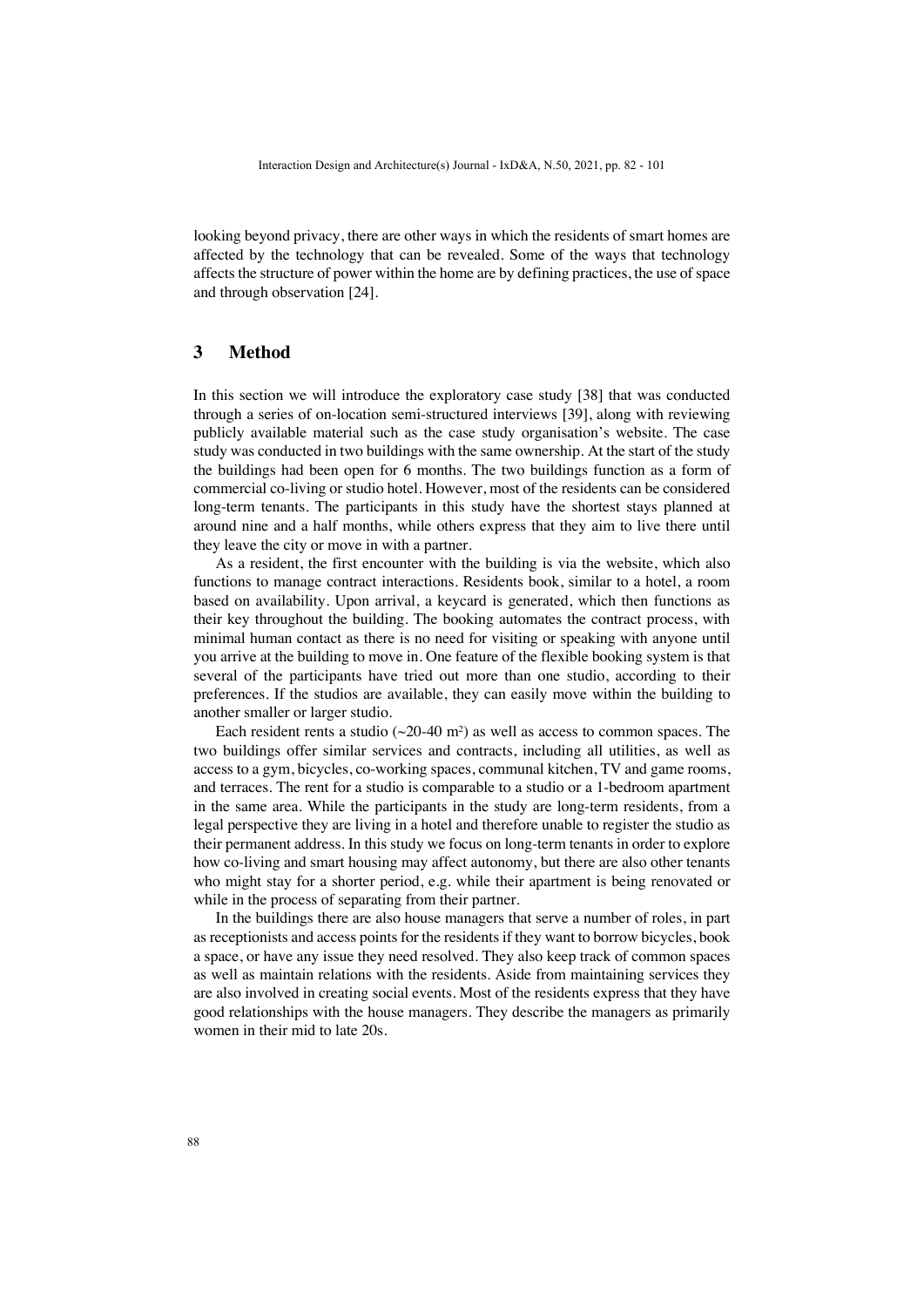#### **3.1 Participants**

In this study we had 11 participants (5 male, 6 female) aged 18-45 in semi-structured interviews. The first participant was recruited through the researchers' contacts'. The rest of the study participants were recruited with the help of residents and participants in the study by requesting that they share an invitation to the study with other residents matching the criteria of aiming to live in the building for an extended stay of at least 6 months and preferably a year or more as well as having moved in shortly after the buildings opened (which had been open for 6 months at the start of the study). During the interviews the participants were asked how they felt about their current housing, their intended stay, how it compared to other places they lived, and what had brought them to this building. They were also asked about the technologies in the building, what compromises (if any) they felt they made to live there, and about the social life in the building.

The participants are residents at two co-living buildings (7 participants from one building, 4 from the other) in a Nordic capital. The two buildings are owned by the same company, have the same organisational structure and rules, albeit with different physical layouts. The majority of the participants are early to mid-career, with a few participants being students indicating a relatively high level of education with almost all having some kind of university degree or working towards one. The participants are all relatively economically privileged as the housing model does not target low-income people. At the behest of the participants, the interviews were held on location in the private co-working offices of the co-living building or in the participant's studio.

#### **3.2 Analysis**

Each interview was transcribed and analysed through thematic coding and analysis [39][40]. In the initial analysis we explored themes around motivation for living there, advantages, compromises, security, the role of technology, and how private and communal spaces were managed and maintained. The 11 interviews of between 24-60 minutes were used as primary data, while we also looked at the documentation on the website of the building and visited some studios as well as the common areas to use as secondary data. In the first coding we found 11 codes that, in various ways, affected autonomy and independence: surveillance, smart access, guests, defining the mood, cleaning services, personal space, communal space, smart utilities, house managers, community guidelines, and booking and contract. We then moved on to note the ways in which the technologies and services were used to either observe or regulate the behaviour of the residents. Once we completed the initial analysis, we invited two participants, one from each building, to review our analysis to ensure that they felt our description of the space and the technologies was fair. Both confirmed the interpretations. In the next step we then iteratively revisited our interpretations and refined the codes into three themes: contracts, community, and space.

<sup>1</sup> None of the authors are residents at the co-living building.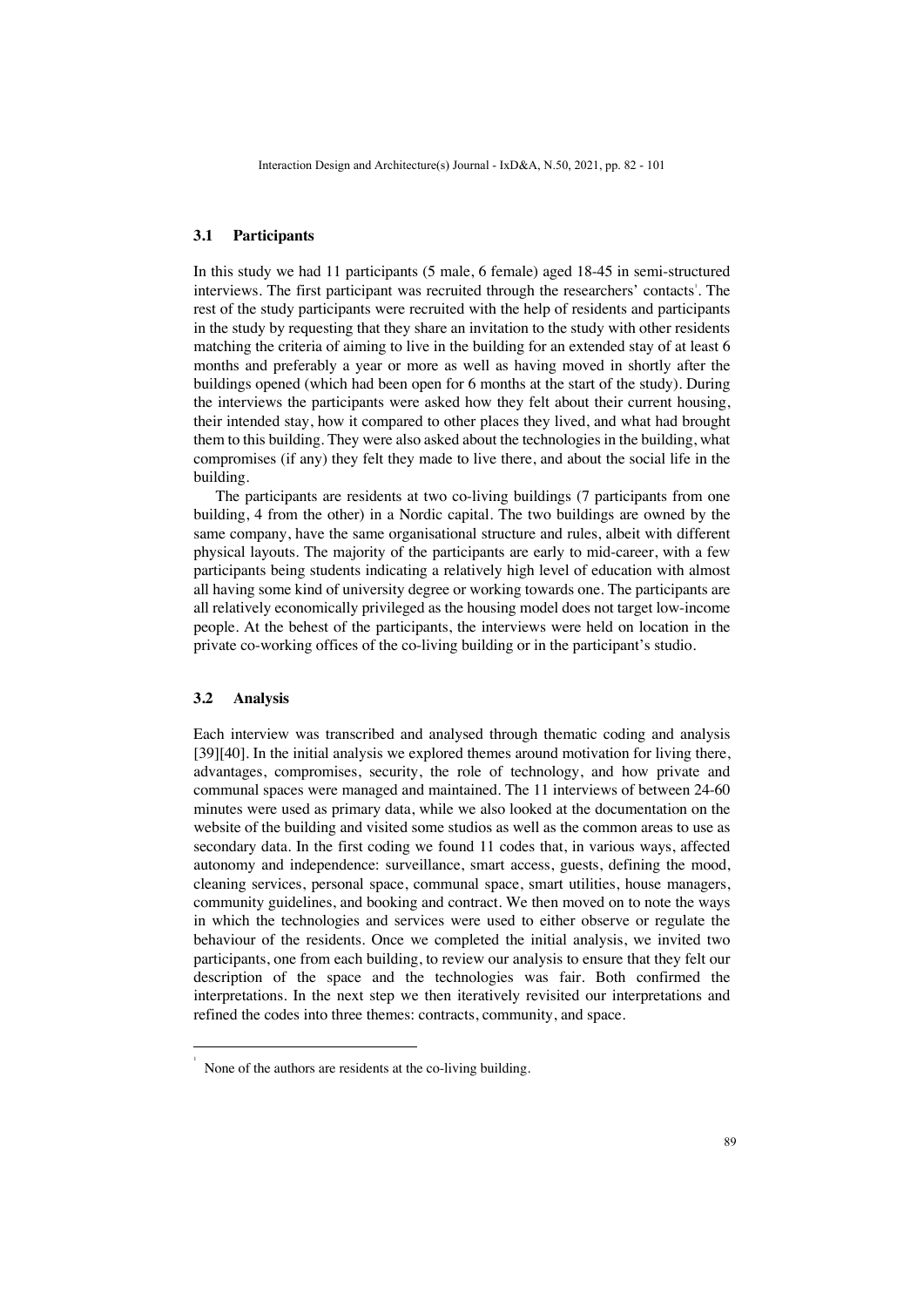| ID                 |                     |                | Age Gender Planned Stay       | Current<br>Stay | <b>Stated Motivation</b>                                          |
|--------------------|---------------------|----------------|-------------------------------|-----------------|-------------------------------------------------------------------|
|                    | N1 34 F             |                | 4 years on and off            | 8 months        | Flexible contract, lightly furnished, no<br>deposit               |
| N <sub>2</sub> 25  |                     | M              | About 1 year                  | 6 months        | Convenience, social life, included cleaning<br>service            |
| N3 18              |                     | $\overline{F}$ | 9 months                      | 6 months        | Flexible contract, no queue, no deposit                           |
| N4 45              |                     | M              | For the foreseeable<br>future | 7 months        | Not owning stuff, simple billing                                  |
| N <sub>5</sub> 19  |                     | $\mathbf{M}$   | 9 months                      | 6 months        | Flexible contract, easy to rent                                   |
|                    | N <sub>6</sub> 24 F |                | About 2 years                 | 6 months        | Convenience, common areas, new                                    |
| N7 33              |                     | - F            | For the foreseeable<br>future | 8 months        | Location, common areas, amenities                                 |
| N8 23              |                     | $\overline{F}$ | About 10 months               | 6 months        | Social life, cost, location                                       |
| N9 28              |                     | - F            | At least one year             | 5 months        | Flexible, cost, no queue                                          |
| N <sub>10</sub> 35 |                     | M              | For the foreseeable<br>future | 9 months        | Location, interest in housing model, easy<br>to book, social life |
| N <sub>11</sub> 30 |                     | M              | At least one year             | 5 months        | Flexible contract                                                 |

**Table 1.** Participants in the study: 1-7 in building 1 and 8-11 in building 2.

## **4 Results**

In this section we will outline how the design of Contracts, Community, and Space function to shape the behaviour of the residents and how they work to do this, as well as what compromises are being made. They shape the behaviour either through observation or regulation, although many of the technologies and services serve to do both. Observation serves to ensure that the managers have information which they can act on, while regulation involves technologies and services that intentionally or unintentionally directly shape the behaviour of the residents. As the study does not involve the housing company, we do not wish to make claims as to their intentions, rather it can be assumed that it is business interests that drives the implementation of technology which facilitates the shaping of power relations between the residents and the housing company.

### **4.1 Contracts**

The housing model in this case study presents several advantages for the residents, many of whom are uncertain about what their future will entail. While the age of the participants ranges from late teens to early 40s, one common feature is that they do not have families of their own yet, and while some have partners, none of them have settled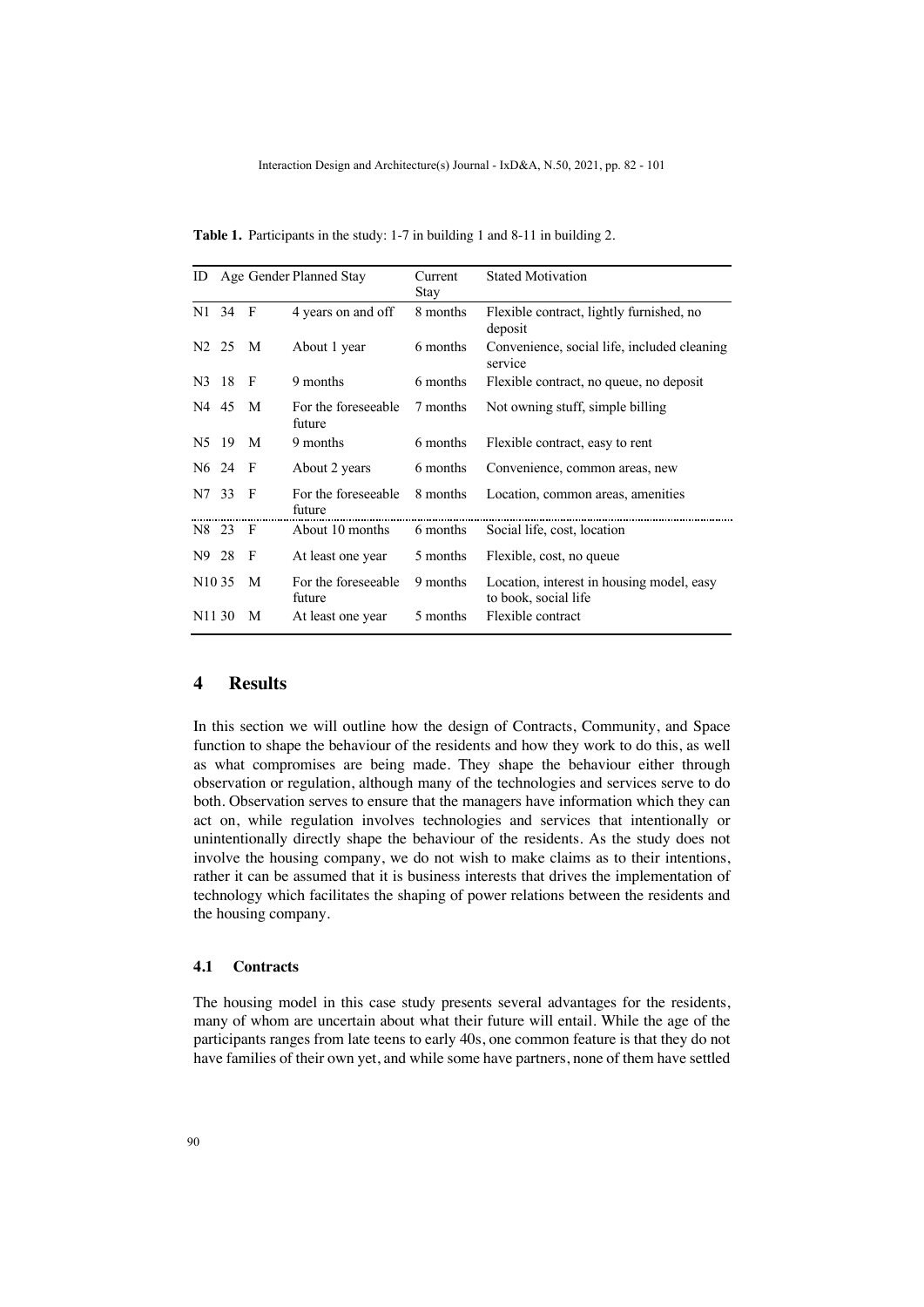down with children. The lifestyle and arrangements at the co-living building respond to shared needs of flexible contracts and community.

The first advantage mentioned is usually the flexible contract. To get a regular rental apartment there are usually several limitations: for the most part there is a minimum length, usually at least 12 months, and in order to get the contract you are expected to go to viewings where you compete with several other potential tenants, making it a time-consuming venture for people unsure of their future, with a risk of ending up in a home they do not like for an extended period of time due to unexpected problems such as noise or difficult neighbours. You can simply book a room online, state how long you want it, and it is on a first come, first serve basis without a minimum of 12 months of stay. Participant N10 expresses "*that it was really easy to book in here, like normally you have to apply for apartments in [country] and there are several other applicants. And it's like a lottery if you get the apartment or not. And here I just have to book a room and that's it, and they don't ask for security deposit or anything."* The ability to book online through an easily accessible web interface facilitates the flexible contracts. After making the online booking the residents are able to move in without dealing with any further hurdles that are associated with normal apartments, and if the neighbours are noisy they can swap the room for a different one if and when a room becomes available. While some of the participants in the study are planning to stay under a year, most are planning to stay long-term until their circumstances change, such as moving in with a new partner, or leaving the city. For these residents a flexible contract without a minimum stay and the ability to get out of the contract if their life changes, is a valuable benefit that extends their feeling of autonomy.

Although several tenants cite cost as a factor for choosing to live there, the rent is comparable to similarly sized studios in the same area, with the notable absence of a deposit (often 2-3 months of rent). An advantage, especially for foreign residents, is the inclusion of amenities in the bill. There are no separate contracts for water, power, or even the gym. Signing new contracts for each service can be imposing when moving to a new country, however locals also express that it is easier to just have one bill every month, instead of several separate contracts. Similarly, most of the rooms are also furnished and participant N4 expresses the important convenience of no longer being tied down by having a lot of things, saying that *"You can just move anywhere else, if you want to. If you don't have to buy this furniture which is not necessary anymore, I think.*" After living abroad previously he found himself needing to sell most of his belongings, so not needing to concern himself with finding new furniture or getting rid of it if he moves makes his life easier. This indicates that while cost is a factor, the convenience and service offering may be a more important factor.

The contract regulates the behaviour of the residents. While the rules may not be out of the ordinary, the house being zoned as a hotel rather than an apartment complex changes the rights of the residents should they break the rules. Even though a tenant can book for a year, they are unable to register the house as their permanent address due to the buildings being zoned as commercial, rather than residential. Without registering the apartment hotel as a permanent address, they lack tenant rights that a normal contract would afford them and can therefore be evicted with a less arduous process. This precarity helps push the tenants to abide within the lifestyle that the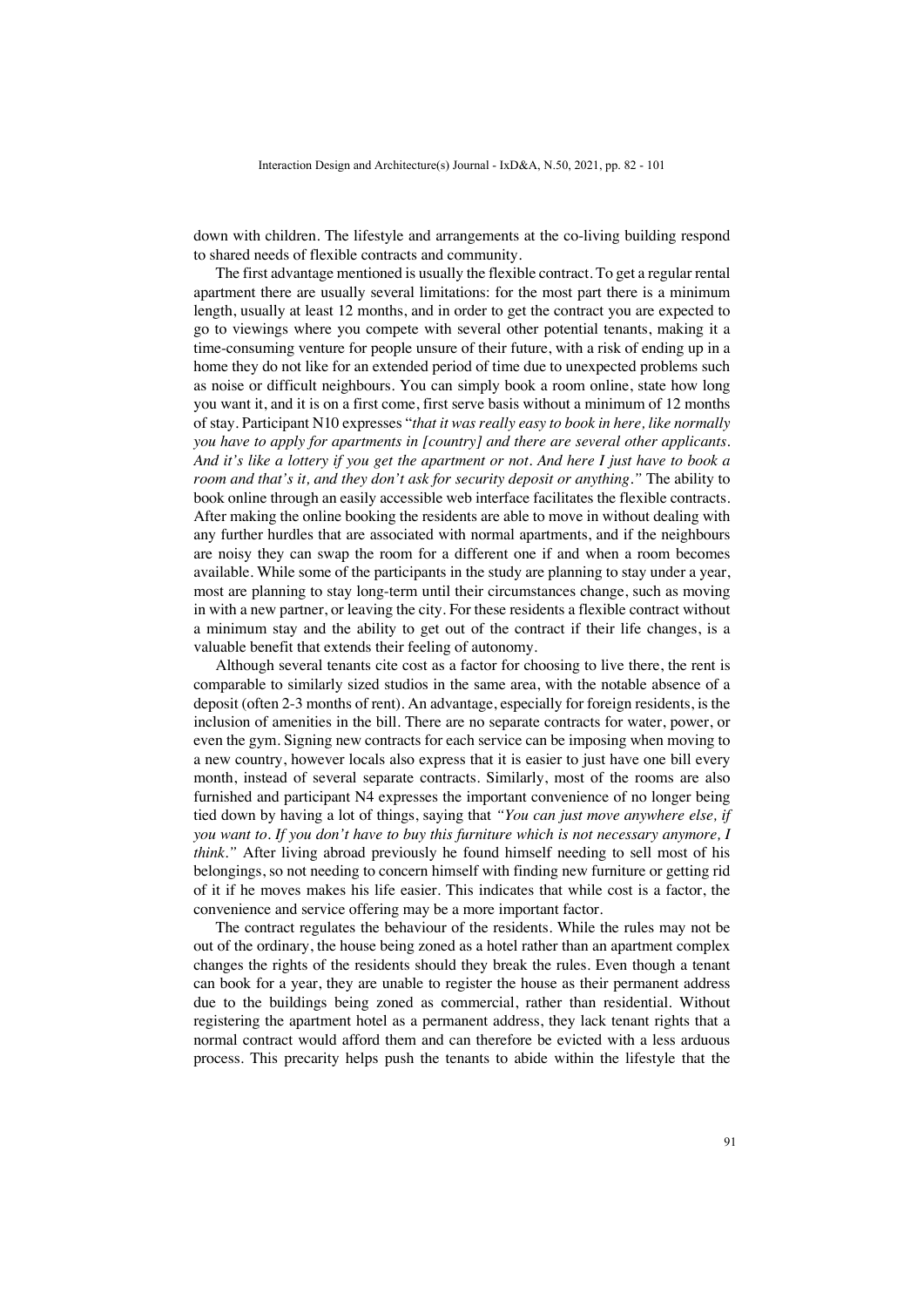company targets for the house. The negative aspects of these contracts are subtly hidden. Participant N10 states that *"If you apply for certain benefits from the government you can't apply if you live here so in that sense it affects people. But myself I have a job, I am not unemployed so personally it has no effect on me or it might affect positively. Because there's not many students here and I wouldn't like this to be a student house, and I wouldn't like there to be many unemployed people here because that would create problems long-term."* The easy online contracts circumvent the timeconsuming apartment-hunting of regular apartment contracts, at the same time they participate in turning the home into a commodity for rent. The negative aspects of signing away tenant rights are unlikely to become an issue for the resident unless other aspects of their life changes, such as unemployment. As the house is not registered as their permanent address, they are not eligible for social welfare systems such as housing allowance. In addition, having a different permanent address may affect the residents' ability to participate in public life, if they are registered elsewhere, they are unable to vote in local elections.

#### **4.2 Community**

A sense of community forms part of the services provided. While the residents benefit from the community, it is also in a sense commodified. The community is managed by the company, by means of setting the community guidelines and policies and while these are not technological apparatuses, they can be considered part of the assemblage that makes up the co-living housing solution. While the residents do organise their own activities, they are only able to do so within the framework (i.e. following community guidelines) the company has defined. It can also be interpreted as a direct benefit from the residency, as they will be phased out of the social activities facilitated and organised by the housing company if they move out of the building. The community within the co-living building is one of the most important aspects for many of the residents. The personal studio allows anyone to socialise as much or as little as they prefer, unlike sharing an apartment where one participant expresses that she felt obliged to socialise more than she wanted. By referring to the community as a service, we indicate that the community itself has little input in the rules within which it operates. While the residents can share their opinion or ask for changes, the decision lies with the managers and the company that owns the building, creating a top-down power structure. Several participants express that living alone is very demanding as socialising becomes difficult. Therefore having a house full of people at similar stages in their life with whom they can socialise is one of the greatest perks of living in the co-living building. Participant N5 expresses that *"I think it is the people that make it feel like a home and not like a hotel where you come and you know no-one"* and that *"this kind of feels like a giant living room basically, with all our friends coming here."*

The managers of the co-living building are also aware of the value of the community and regularly organise small events for the residents such as game nights, brunch, making sushi, or going to local events together. Some of the residents do organise their own activities together, but this is done within the company's framework of rules and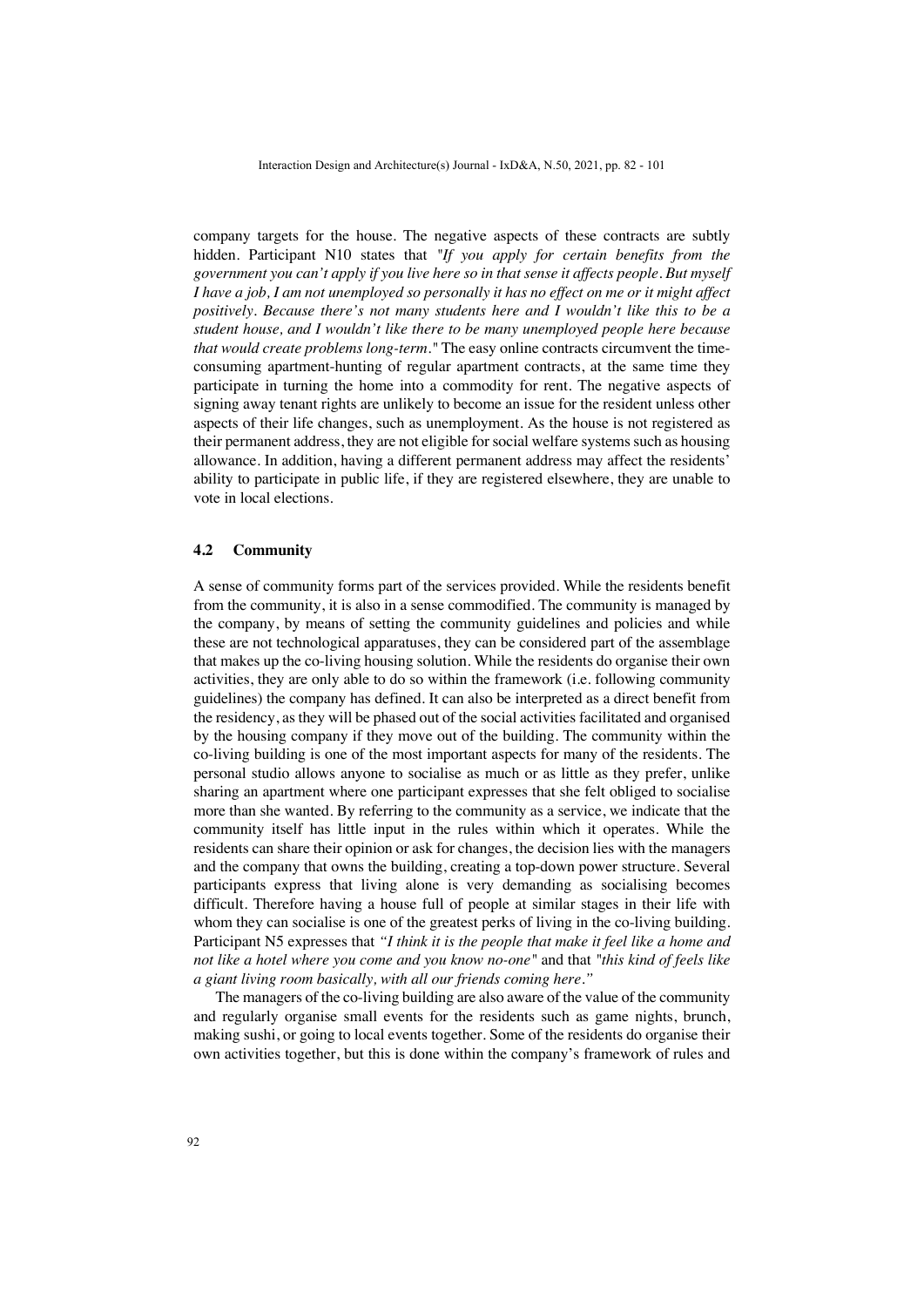spatial design, where the design has been done with little input from the residents. As participant N11 puts it *"it's not born out of what the community who live here want, whoever designed the place and thought would be a good idea has thought they should be and implemented it without actually asking what the people need."* The house managers are present in most of the communication channels within the building, including unofficial group chats for the residents. Their presence in both events and groups indicate that they are not just managing the space, but also act as community managers. One participant expresses that they also enforce regulations, such as limiting access for all residents to certain spaces after perceived misconduct. There are various community guidelines that regulate the behaviour of the residents. As several of the residents point out, these guidelines are made by the company rather than the residents. Although the residents have ways of expressing what they would like to change or improve, the decision lies with the company. Although the residents express that the rules make sense for the most part, there is a sense of lacking independence, as participant N1 expresses: *"It is weird to be a grown person and have your own apartment somehow, but to have to be respondent to hosts [house managers] or to the building let's say. It's a bit weird."*

The regulation of guests in common spaces is another aspect which some of the participants highlight. While they are allowed to bring guests, there's an expectation that they let the landlord know in advance if they are more than 10 people gathering and that it should end as the staff leaves for the evening at 10pm. In addition, participant N1 informs us that they are not supposed to have friends over after 11 pm and that she had gotten a message from the housing managers about it stating *"So there are cameras filming us and I think they check on the video. Because some other day people were here, friends of mine. After 11 that's when there are no hosts in the building. They noticed, they told me something the next day."* While this does not appear to be strictly enforced as the other participants do not express similar experiences, it means that unlike a traditional rental agreement the residents do not have full control over granting access to their personal space. It is worth noting that as this study took place while there were ongoing regulations on how many could participate in public events due to the Covid-19 pandemic, the regulations within the building were significantly stricter than the ones instated by the local government. One of the participants contacted us after the interview, after letting the housing managers know that she'd have a few people over, they were informed that they were closing the building for outside guests, at a time when most of the local restrictions had been lifted. This type of restriction can be considered justifiable considering how care homes for elderly have experienced high levels of infection [41], however it is the housing company's ability to restrict guests that is notable here.

In the common areas there is music and automated lighting. While the music can be controlled by the residents, the lighting is automated to shift based on the time of the day, and especially to partially turn off at a certain time in the evening. Automated lights and music allow the housing managers to automate what kind of use the shared spaces are intended for. Louder music in the evening discourages work and indicates it is time for socialising. Dimming the lights first at 10 pm and then further at 12 pm signals that it is time to quiet down, and later to consider ending the evening. Although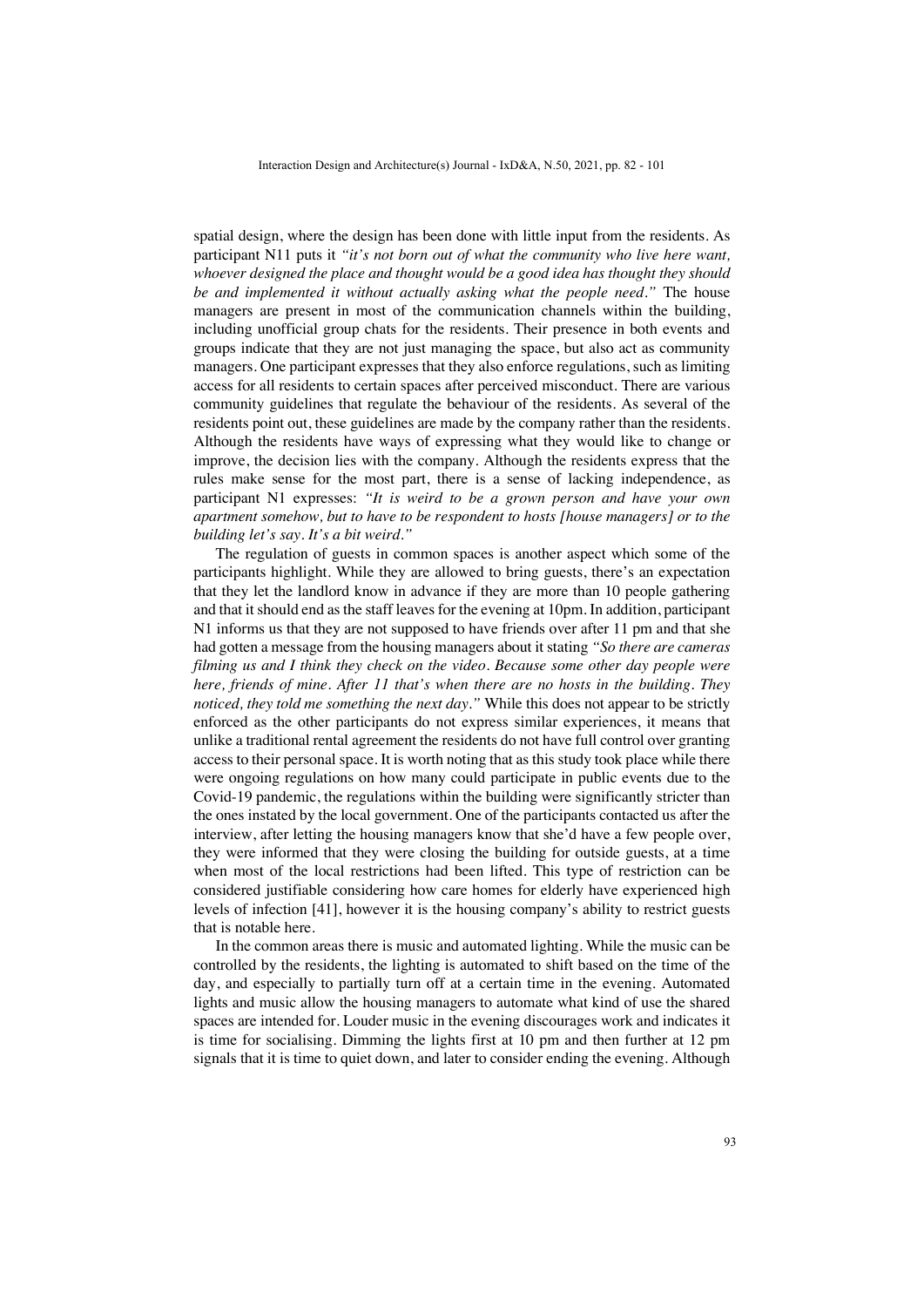there are no rules on using the space throughout the night, the lighting and music shape what kind of practices the space facilitates.

#### **4.3 Space**

Each resident has access to a personal studio, equipped with a small kitchen and bathroom. The studios range between 18-34 m<sup>2</sup>. Although the studios can be rented both partly furnished and fully furnished, the residents are not allowed to modify the space, such as putting things on the walls. The studio could be compared to a private apartment however, several participants in the study mention that the studio, while personal, is not a private space. This becomes evident in a few ways through the technologies, designs for utilities, and access to the space. However, despite the infringements on privacy, several participants also express satisfaction at being able to have guests over without sharing all of their personal space. Treating the studio like a bedroom, participant N6 says about the co-living space *"…it changed completely the way I spend time with people from the outside so very easily you come here instead of going to a bar and spend hours there. This makes a space where you can host things way more and I really appreciate that."* Participant N6 continues *"There are very few people ever going into my room, like in my studio. Usually if I wanted to invite people it was always in my apartment because that was the only space I had."* Outside of the studios there are multiple communal spaces, such as offices for co-working, tv-rooms, saunas, a pool-table, a communal kitchen, and bicycles that can be accessed. These spaces and services are available at no additional cost whenever the residents want them, with no internal booking system with the exception of the bicycles (upon request to the staff). Designing housing inevitably affects the private lives of the residents. It is therefore not just the technology but rather that the technologies take part in facilitating how the housing design affects the residents, adding another layer of complexity to an already complex system. The co-living housing solution responds to the need among the residents for shorter and more flexible housing contracts. Co-living also responds to a need for community. With many people living alone, socialising can become more challenging. However, the introduction of smart technologies appears to change how the residents relate to both personal and shared spaces, which in turn affects their autonomy.

The building managers are available in the building from morning until evening. They offer support and help to the residents, but also to observe the residents, such as noting whether there are guests in the building, and how the space is used. They track usage of communal spaces and access to some of the amenities such as bicycles as residents need to ask the managers for a key in order to borrow the bicycles. As part of the co-working areas they are also in charge of utilities such as printing and one participant informed us that she'd been told she was printing too much, which shows they do not just influence how the residents live but also their work habits. Surveillance is not only done by people, in most of the common spaces there are surveillance cameras, with the exception of saunas and co-working offices. Several of the participants express discomfort with the cameras, and although some express that they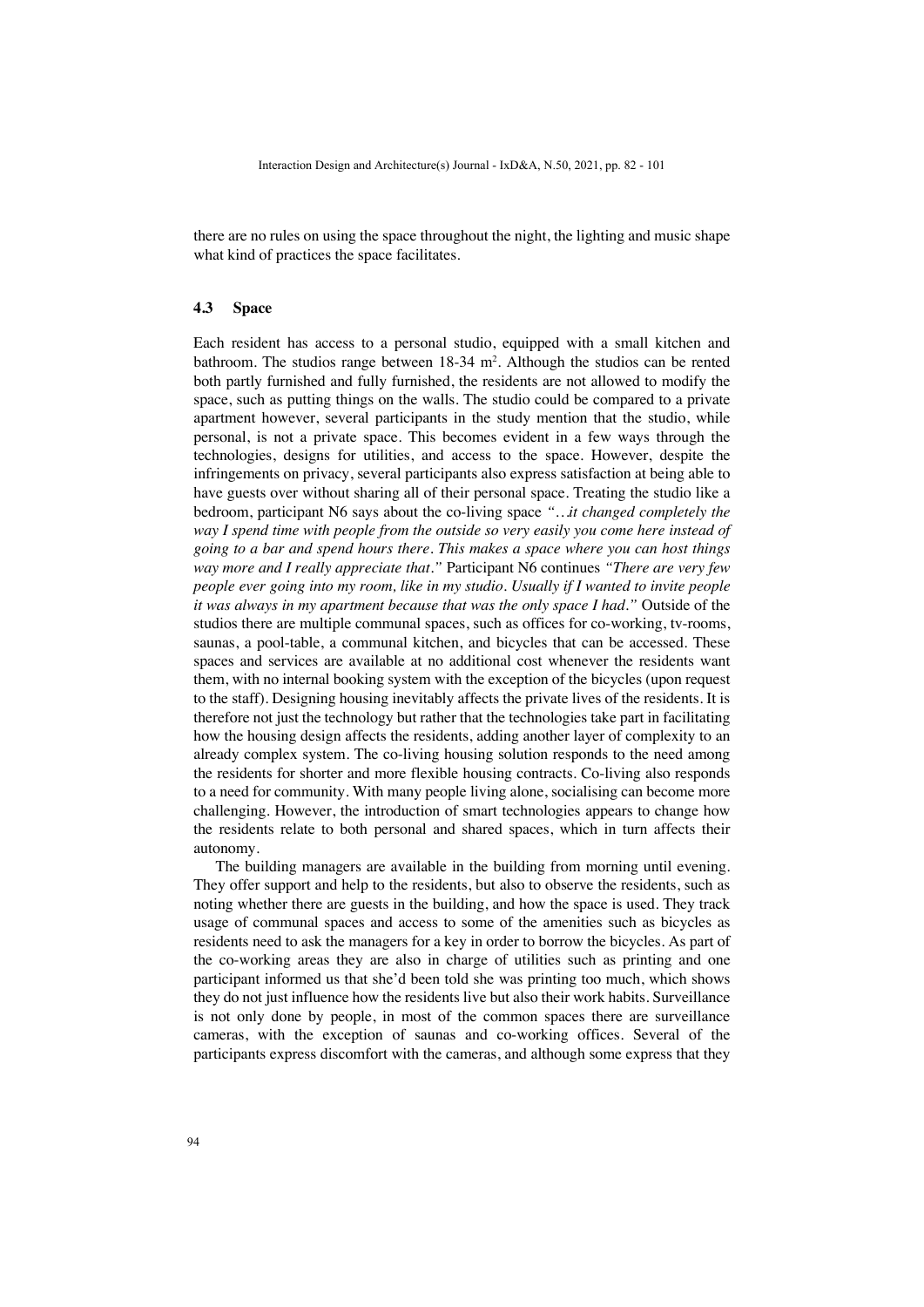are uncertain as to whether the cameras function or not, or whether anyone ever looks at the recordings. Other participants express that when something has happened, they have received personal emails from the staff or other indications that the staff does check the cameras. Participant N9 states *"Once I was having my housewarming and a friend of mine had brought this dogbed for my dog. I had rented her place for a while. And we were several in my studio at the beginning, we were so many that I thought it would be a good idea to leave the bed outside my studio for a bit, but then I forgot it until the end of the night, this was around 2-3 am, they brought it around 10 pm. So we came back, brought it back in. And next morning I woke up to an email saying hey you can not leave stuff out."* Although some of the participants also express that their discomfort with the cameras has diminished over time as they have gotten used to them, the cameras ensure that you cannot be anonymous or do anything without the housing managers being able to find out.

Most of the doors within the building are controlled through smart locks, and each resident has a keycard for their studio which also functions as access card to the rest of the facilities, with the exception of the bicycles the building offers. While several of the participants express that it is convenient to have the cards, they also indicate that this allows the housing managers to track their movement throughout the building. The house managers are also able to observe who uses utilities such as the gym, when they go, when they use the terrace, and if something happens they can check who was there. Participant N4 also notes that unlike a hotel, they are charged when let back in saying *"if you get lost with it, or you left it in your room. They will charge you now."* While this is similar to a normal apartment it also indicates that the housing company treats the residents as hotel guests or as tenants, based on convenience.

Much like any other hotel, there's a bi-weekly cleaning service included. While the residents largely appreciate the service, participants also note that they are unable to opt out of the service. While all utilities are included in the bill, there is also a control panel that staff has access to, showing temperature and power usage in each home. During the interview two of the participants reflected on how this can be used to observe when they are home, and to some degree, what they are doing. The smart home technologies built into the utilities allow the housing managers to track the usage of the studios, both the heating and how much power they use through other utilities. One participant mentioned that when a fire-alarm goes off while cooking, she noted that the house managers can see whether or not she was using the kitchen fan on a dashboard for the building. She notes this dashboard as an example of how she feels the house managers have access to too much data about the personal lives of the residents, while at the same time she is unsure about exactly how much access they have. Smart metering has been a controversial issue. Cuijpers and Koops [42] argue that mandatory smart metering would be a breach of privacy that is not justifiable in a democratic society as it can provide deep insight into living patterns and relationships, as well as the risk of the data falling into the hands of third parties.

In this section we have explored the role of smart home technologies and how they compromise autonomy regarding three areas: *contracts*, where they remove protection associated with rental housing in return for flexibility, access to a *community* where the housing company takes ownership of the community and defines the use of communal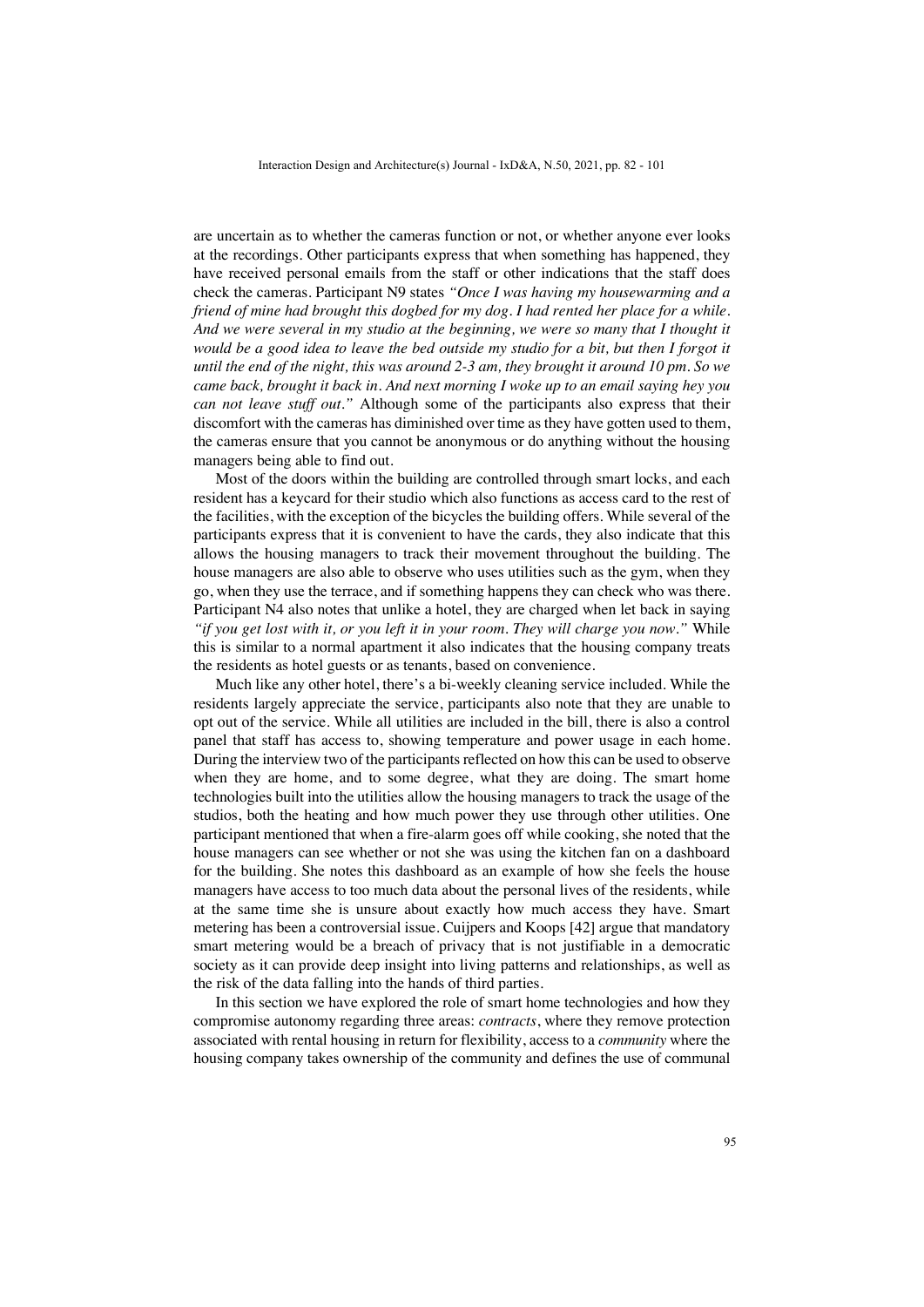areas, and *space*, where the residents grant the housing company deep insight into their personal lives in return for ease of access and convenience.

### **5 Discussion**

While we can distinguish between how some technologies function to observe or regulate behaviour, we can also note that many of the technologies do both. Technologies that serve to purely regulate often rely on some form of observation. Smart technologies can be understood as exercising disciplinary power, which requires both observation and judgement [24]. Technologies that exclusively observe are part of the same system of power that serves to control the lives of the residents. The reliance on management via technologies often leads to increased inequality [43]. While technology installed by the residents themselves may concentrate power within the household [44], the co-living space shifts the power in favour of the landlord, thereby affecting the autonomy of the residents.

However, the role of the housing managers is also reminiscent of the managerial visions of Fox et al [21], enforcing compliance and defining access to resources. At first glance, the direct implications of the co-living model appear positive. The residents, despite some misgivings, enjoy their homes, which affords them a desirable lifestyle, and provides the flexibility that their current life-situation requires. If they would prefer a different solution, it could easily be argued that they should find a normal apartment instead. However, that neglects the challenging process of finding an apartment with the ongoing housing shortage.

In the previous section we explored how *contracts*, *community*, and *space* are designed, and how technologies are applied to respond to needs such as flexibility, community, and well-located housing. These are real and important needs for the residents and in many ways the co-living buildings respond to them, providing relatively affordable modern housing at central locations. What we find important to question however, is how this affects the independence of the residents. The co-living housing model allows for outsourcing the residents' need to take care of and maintain their homes, to the point that rather than renting a home they are renting a home experience. Exploring these technologies from the protection-appreciation dimensions suggests that, in this kind of co-living setting, technology is used to cushion the residents rather than nurture them and thereby reduces their autonomy.

At first glance, *contracts* appear to be largely affected in a positive manner. The digital booking system allows for desired flexibility and convenient economics. At the same time the contracts and the regulation around the housing creates a certain precarity. The less permanent aspects of the flexible contract leaves the residents without the protection that regular rental contracts would afford them. The rental policy where the landlord takes advantage of being considered a hotel is seamlessly supported by online contracts which obscure the precarity. This precarity is something that more privileged and economically secure residents can more easily afford, while those with less secure employment are put in a difficult position. In this way the contract practices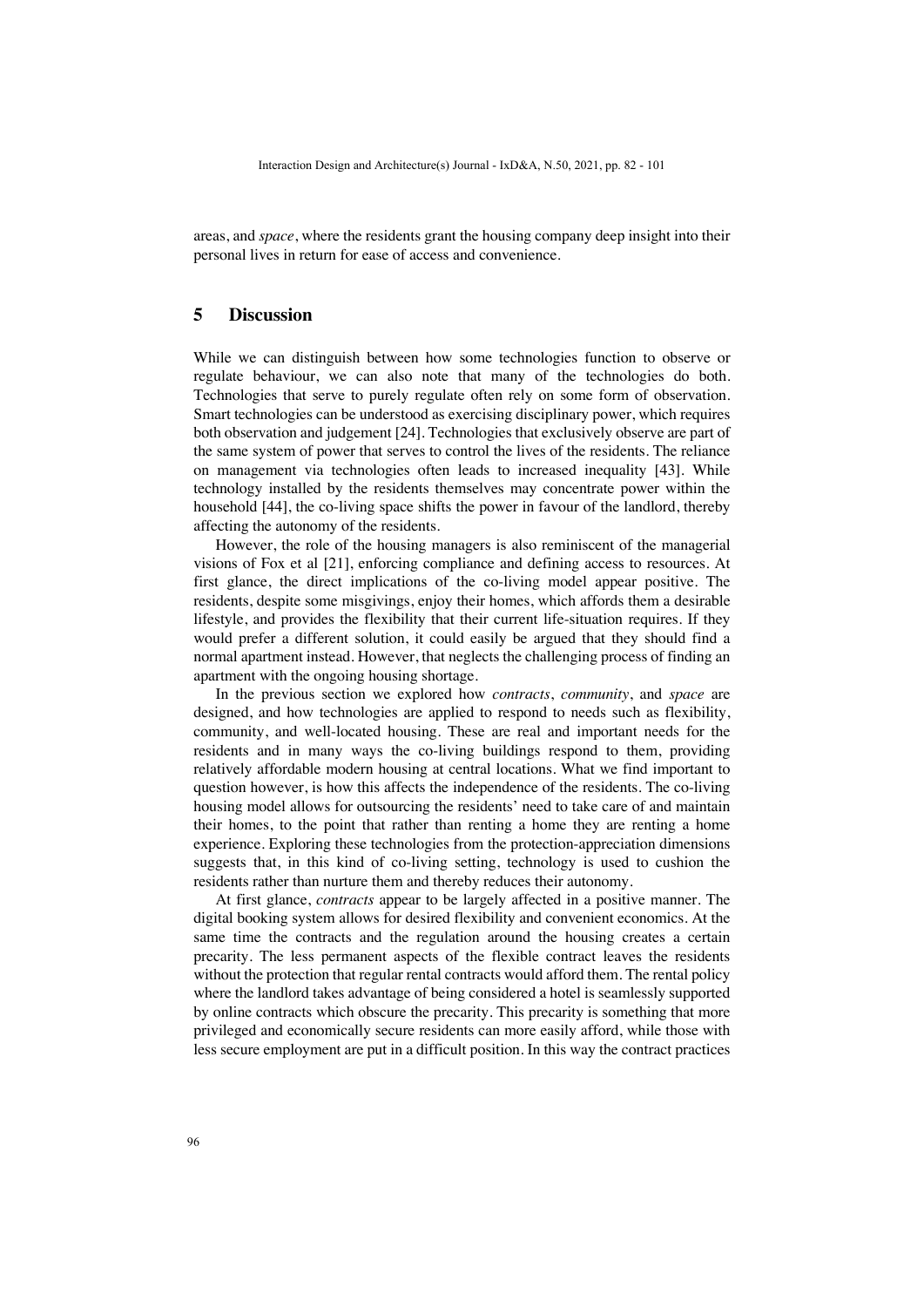can be positioned into the lower left of the protection-appreciation dimension (See Fig. 1) of exploiting the user. Long-term residents without the rights of ordinary tenants and residents in the municipality indicate that there may be a need for housing policy to reconsider the regulatory status of this kind of co-living solution.

*Community* is a central aspect of a shared living solution and most communities have rules or guidelines, whether by policy or praxis. In the case of co-living housing the rules of the community do not come from the community itself, but are imposed on it by the housing company similar to how Frichot and Runting [12] argue that the communities in co-living are co-created but not co-owned. Several of the residents express how they have less contact with outside friends since moving into the building. They also note that people who move out quickly fade from the community. As the community is tied to the co-living space, it becomes a part of the holistic service offering and at least in part a commodity, rather than something shared by the community members. The co-living community appears to cushion the residents, rather than nurture their future social relations and community. While it provides an initial network, it does not support the resident to generate social capital for their use beyond the sphere of the facility nor the period of staying, despite the community being one of the central motivations for living there as well as an important part of the housing company's service offering.

The holistic service offering affects both personal and shared *space*. While surveillance is problematic on its own, it also shapes the way that the residents relate to their personal spaces and to common spaces. The personal space, the studio, is not considered private. The lack of privacy where others can access the studio, whether physically (such as the cleaning service), or through sensors such as the dashboard of the housing managers, serves to regulate the behaviour of the residents. In the common area, the cameras might be easier to justify, as shared facilities are often difficult to maintain. However, they also reinforce that the residents are not in charge of their own living space and highlight the use of IoT as part of regulatory techniques that affect the autonomy of the residents. Much like the music and lighting function to set the mood and activities the space is used for, the surveillance ensures that they are always watched over, even in what they describe as an extended living room. While the residents express mixed feelings about the cameras, it once more indicates a lack of trust from the company about whether they will maintain the space without external motivation in the form of surveillance. Due to how the smart surveillance is designed, it supplants the residents' own feeling of belonging and taking care of the space, cushioning rather than nurturing the residents' connection to the space they live in. The service offering further commodifies the home in order to respond to the residents' need for flexibility, well-located housing, and community. The technologies implemented to manage the building intentionally or unintentionally shape the residents' behaviour and control over both personal and shared spaces, thereby undermining their autonomy.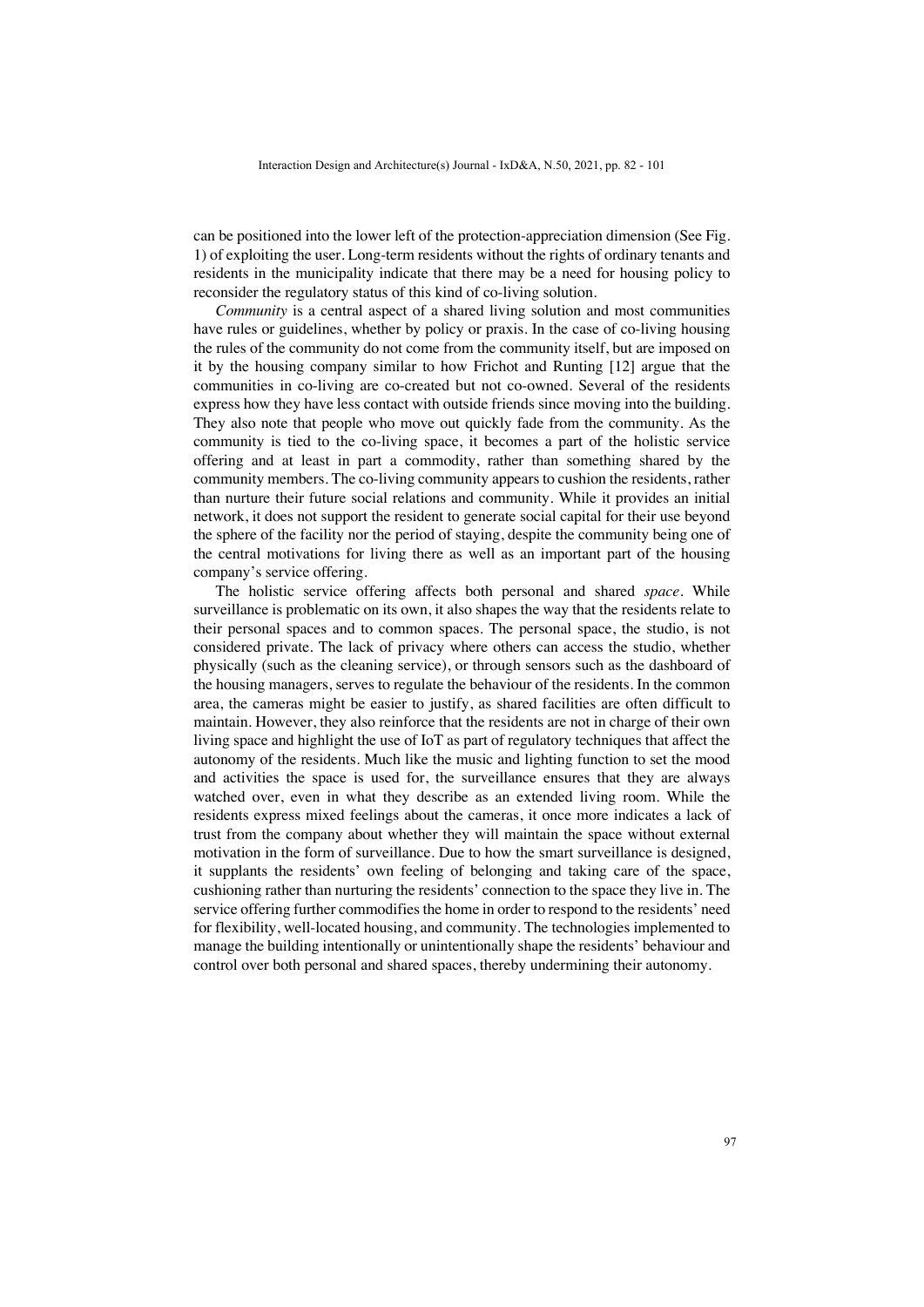#### **5.1 Study Limitations**

In this exploratory case study we have focused on the impacts of co-living on autonomy. We have not deepened the inquiry by studying the participants' societal activity and autonomy related attitudes and behaviours in other areas of life. Nor have we studied the co-living service providers' explicit or implicit intentions of controlling the life of the tenants. Acknowledging these shortcomings, the results are tentative and give an indication of developments requiring further attention. We see a need to address coliving spaces in policy as well as a need for further research such as comparative studies with regular rental apartments, which could provide useful insights in the particulars of the service offering.

### **6 Conclusions**

In this paper we explore co-living in a Nordic city, the role of technology in facilitating the shifting relations between tenants and housing service providers, and how this may affect the autonomy of the residents. By analysing a series of interviews through a protection-appreciation dimension we identify signals of possibly unwanted developments in three areas where the private lives of the residents are affected by how smart and digital technologies interact with the holistic service offering. In the first area, *contracts*, we identify how they afford flexibility and ease of use, while circumventing tenant rights. In the second area, *community*, we find they cushion the residents' own ability to build community by outsourcing the community-building to the housing company who gains ownership over the local community. And in the third area, *space*, we identify various tools of surveillance that help circumvent community trust by automating the maintenance and care for the building within the community, as well as provide deep insight into the personal lives of the residents in a way that under most circumstances would be deeply questionable, even illegal. These technologies, while acting in apparent protection of the residents, fail to nurture the residents' personal growth and abilities to maintain their lives and build a community. While we find that the co-living space in its current form may hamper the residents' autonomy, we also recognise that it responds to central needs in the current housing market. Our findings therefore suggest that there is a need to adjust public policy in such a way to preserve those needs while also pushing the technologies to appreciate the independence and self-expression of the residents. The co-living buildings in this study currently exist in a grey area, where they officially and legally function as a hotel, while many residents consider it their permanent home. While this in itself is not new, the way that new technology allows insight and influence over the lives of the residents shifts the nature of this kind of co-living, creating a need for more up-to-date policy that considers the precarity that these houses currently create while also respecting the needs they respond to.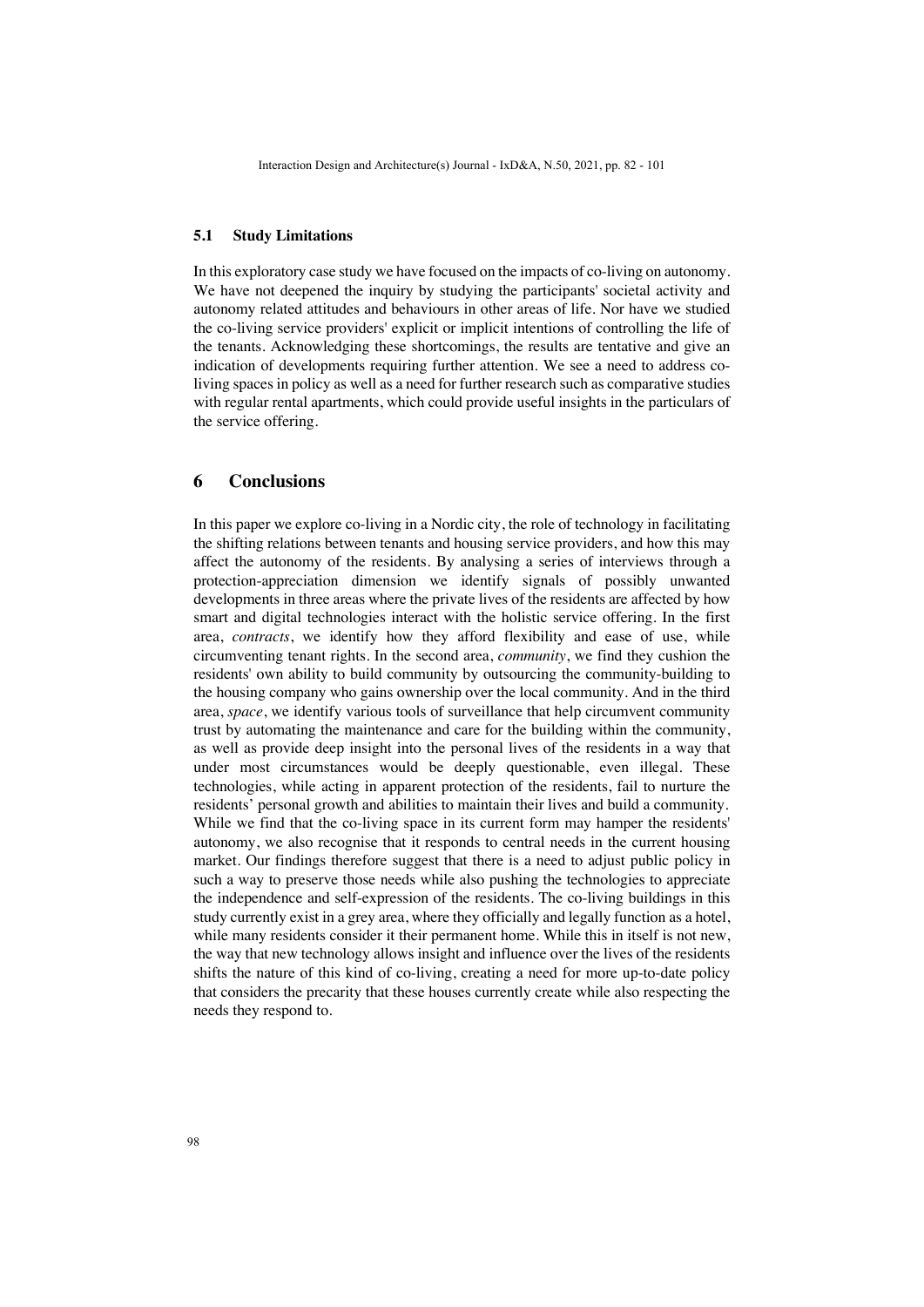# **References**

1. Sharifi A.: A typology of smart city assessment tools and indicator sets Sustain. Cities Soc., 53, pp. 101936 (2020)

2. Maalsen S.: Smart housing: the political and market responses of the intersections between housing, new sharing economies and smart cities Cities, 84, pp. 1–7 (2019)

3. Doyal L., Gough I.: A theory of human need, Macmillan, Basingstoke, Hampshire, (1991) 4. Københavns Kommune: Housing Barometer 2013: Copenhagen!Housing, Københavns Kommune, (2013)

5. Köcher R.: Unterschätzte Veränderungen der Bevölkerungsstruktur, https://www.ifdallensbach.de/fileadmin/AWA/AWA\_Praesentationen/2017/AWA\_2017\_Koecher\_Strukt\_Vera enderungen.pdf, (2017)

6. Maalsen S.: 'Generation Share': digitalized geographies of shared housing Soc. Cult. Geogr., 21, pp. 105–113 (2018)

7. Steinführer A., Haase A.: Flexible–inflexible: socio-demographic, spatial and temporal dimensions of flat sharing in Leipzig (Germany) GeoJournal, 74, pp. 567 (2009)

8. Hayden D.: The grand domestic revolution: a history of feminist designs for American homes, neighborhoods, and cities, MIT Press, Cambridge, Mass., (1983)

9. Vestbro D.U., Horelli L.: Design for Gender Equality: The History of Co-Housing Ideas and Realities Built Environ., 38, pp. 315–335 (2012)

10. Deschamps-Sonsino A.: Smarter homes: how technology has changed your home life, Springer Science+Business Media, LLC, New York, NY, (2018)

11. Fairs M.: Naomi Cleaver: expect student-style accommodation for adults, https://www.dezeen.com/2015/09/11/student-style-accommodation-adults-next-market-londonuk-naomi-cleaver/

12. Frichot H., Runting H.: In captivity : The real estate of co-living, Routledge, London ; New York, (2017)

13. Kozubaev S., Rochaix F., DiSalvo C., Le Dantec C.A.: Spaces and Traces: Implications of Smart Technology in Public Housing Proceedings of the 2019 CHI Conference on Human Factors in Computing Systems - CHI '19. pp. 1–13. ACM Press, Glasgow, Scotland Uk (2019) 14. Denefleh T., Berger A., Kurze A., Bischof A., Frauenberger C.: Sensorstation: Exploring Simple Sensor Data in the Context of a Shared Apartment Proceedings of the 2019 on Designing Interactive Systems Conference. pp. 683–695. ACM, San Diego CA USA (2019)

15. Jenkins T.: Living Apart, Together: Cohousing as a Site for ICT Design Proceedings of the 2017 Conference on Designing Interactive Systems. pp. 1039–1051. ACM, Edinburgh United Kingdom (2017)

16. Jenkins T.: Cohousing IoT: Design Prototyping for Community Life Proceedings of the Twelfth International Conference on Tangible, Embedded, and Embodied Interaction. pp. 667– 673. ACM, Stockholm Sweden (2018)

17. Oogjes D., Odom W., Fung P.: Designing for an other Home: Expanding and Speculating on Different Forms of Domestic Life Proceedings of the 2018 Designing Interactive Systems Conference. pp. 313–326. ACM, Hong Kong China (2018)

18. Desjardins A., Wakkary R.: Living In A Prototype: A Reconfigured Space Proceedings of the 2016 CHI Conference on Human Factors in Computing Systems. pp. 5274–5285. Association for Computing Machinery, New York, NY, USA (2016)

19. Odom W., Zimmerman J., Forlizzi J.: Designing for dynamic family structures: divorced families and interactive systems Proceedings of the 8th ACM Conference on Designing Interactive Systems. pp. 151–160. Association for Computing Machinery, New York, NY, USA (2010)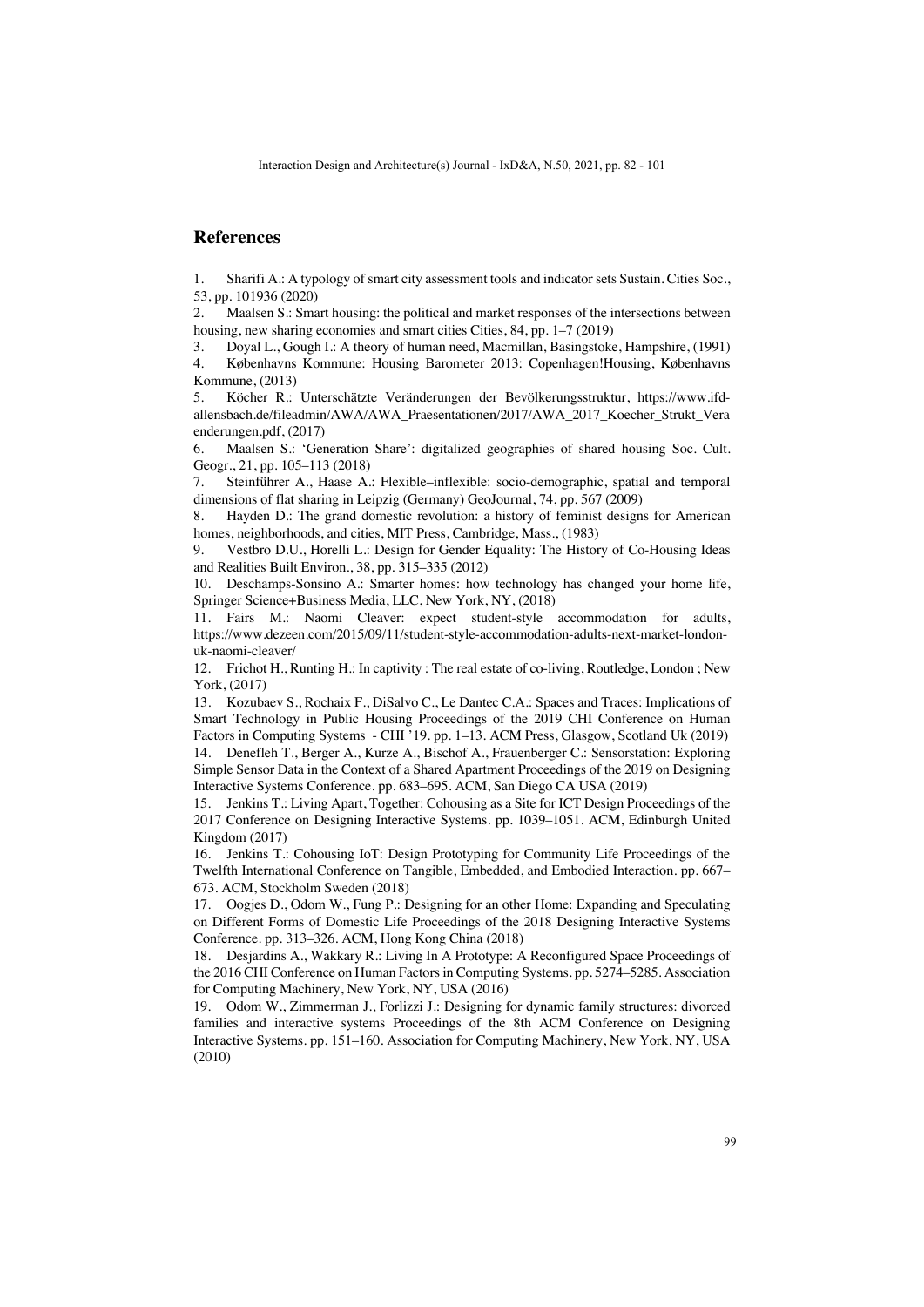20. Desjardins A., Viny J.E., Key C., Johnston N.: Alternative Avenues for IoT: Designing with Non-Stereotypical Homes Proceedings of the 2019 CHI Conference on Human Factors in Computing Systems. pp. 1–13. Association for Computing Machinery, New York, NY, USA (2019)

21. Fox S.E., Sobel K., Rosner D.K.: Managerial Visions: Stories of Upgrading and Maintaining the Public Restroom with IoT Proceedings of the 2019 CHI Conference on Human Factors in Computing Systems. pp. 1–15. Association for Computing Machinery, New York, NY, USA (2019)

22. Chan M., Estève D., Escriba C., Campo E.: A review of smart homes—Present state and future challenges Comput. Methods Programs Biomed., 91, pp. 55–81 (2008)

23. Marikyan D., Papagiannidis S., Alamanos E.: A systematic review of the smart home literature: A user perspective Technol. Forecast. Soc. Change, 138, pp. 139–154 (2019)

24. Ehrenberg N., Keinonen T.: The Technology Is Enemy for Me at the Moment: How Smart Home Technologies Assert Control Beyond Intent Proceedings of the 2021 CHI Conference on Human Factors in Computing Systems. pp. 1–11. Association for Computing Machinery, New York, NY, USA (2021)

25. Davidoff S., Lee M.K., Yiu C., Zimmerman J., Dey A.K.: Principles of Smart Home Control in Dourish, P. and Friday, A. (eds.) UbiComp 2006: Ubiquitous Computing. pp. 19–34. Springer, Berlin, Heidelberg (2006)

26. Gram-Hanssen K., Darby S.J.: "Home is where the smart is"? Evaluating smart home research and approaches against the concept of home Energy Res. Soc. Sci., 37, pp. 94–101 (2018)

27. Hargreaves T., Wilson C.: Who uses smart home technologies? Representations of users by the smart home industry Paper presented at European Council for an Energy Efficient Economy (ECEEE) Summer Study on Energy Efficiency in Buildings. pp. 1769–1780. ECEEE, Hyeres, France (2013)

28. Harper R.: Inside the Smart Home: Ideas, Possibilities and Methods in Harper, R. (ed.) Inside the smart home. pp. 1–13. Springer, London ; New York (2003)

29. Keinonen T.: Immediate and Remote Design of Complex Environments Design Issues, 25, pp. 62–74 (2009)

30. Maalsen S.: Revising the smart home as assemblage Hous. Stud., 35, pp. 1534–1549 (2019)

31. Verbeek P.-P.: Materializing Morality: Design Ethics and Technological Mediation Sci. Technol. Hum. Values, 31, pp. 361–380 (2006)

32. Keinonen, T. 'Protect and Appreciate - Notes on the Justification of User-Centered Design'. *International Journal of Design* 4 (1 April 2010): 17–27.

33. Corning, P. (2012). The Fair Society: The Science of Human Nature and the Pursuit of Social Justice. Chicago: University of Chicago Press.

34. Després C.: The Meaning of Home: Literature Review and Directions for Future Research and Theoretical Development J. Archit. Plan. Res., 8, pp. 96–115 (1991)

35. Wilson C., Hargreaves T., Hauxwell-Baldwin R.: Smart Homes and Their Users: A Systematic Analysis and Key Challenges Pers. Ubiquitous Comput, 19, pp. 463–476 (2015)

36. Desjardins A., Wakkary R., Odom W.: Investigating Genres and Perspectives in HCI Research on the Home Proceedings of the 33rd Annual ACM Conference on Human Factors in Computing Systems - CHI '15. pp. 3073–3082. ACM Press, Seoul, Republic of Korea (2015)

37. Fogg B.J.: Persuasive Technology: Using Computers to Change What We Think and Do Ubiquity, 2002, pp. 89–120 (2002)

38. Yin R.K.: Case study research and applications: design and methods, SAGE, Los Angeles, (2018)

39. Flick U.: An introduction to qualitative research, Sage, Los Angeles, (2014)